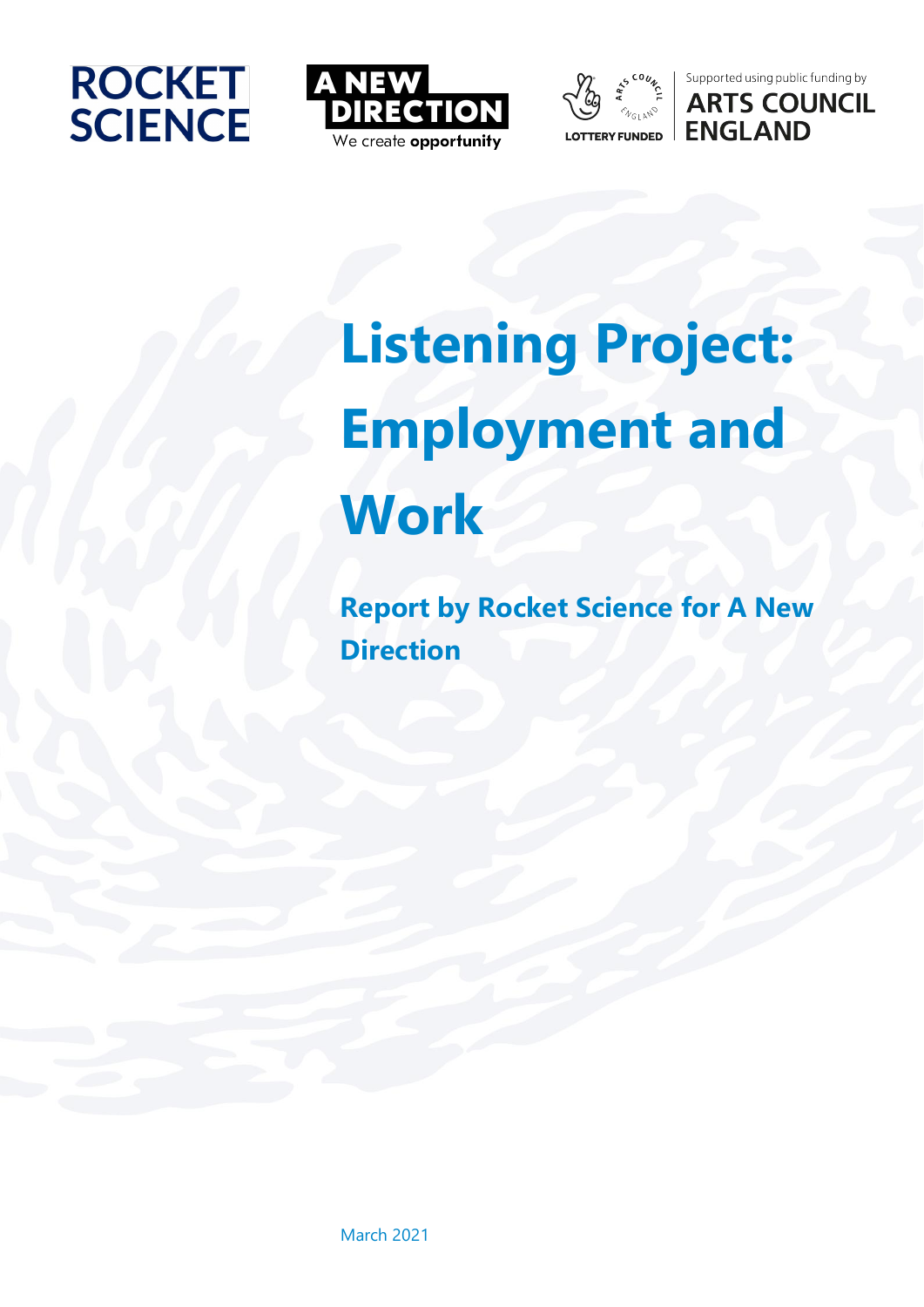

## **Contents**

| 1. Introduction                                 |     |
|-------------------------------------------------|-----|
| 2. Summary of findings and calls to action      | 6   |
| 3. Impact of Covid-19                           | 11  |
| 4. Technological advancement and digital skills | -14 |
| 5. The rise of insecure work                    | 16  |
| <b>6. Recruitment and diversity</b>             | 20  |
| 7. Types of jobs available in the sector        | 25  |
| 8. Support for young people                     | 27  |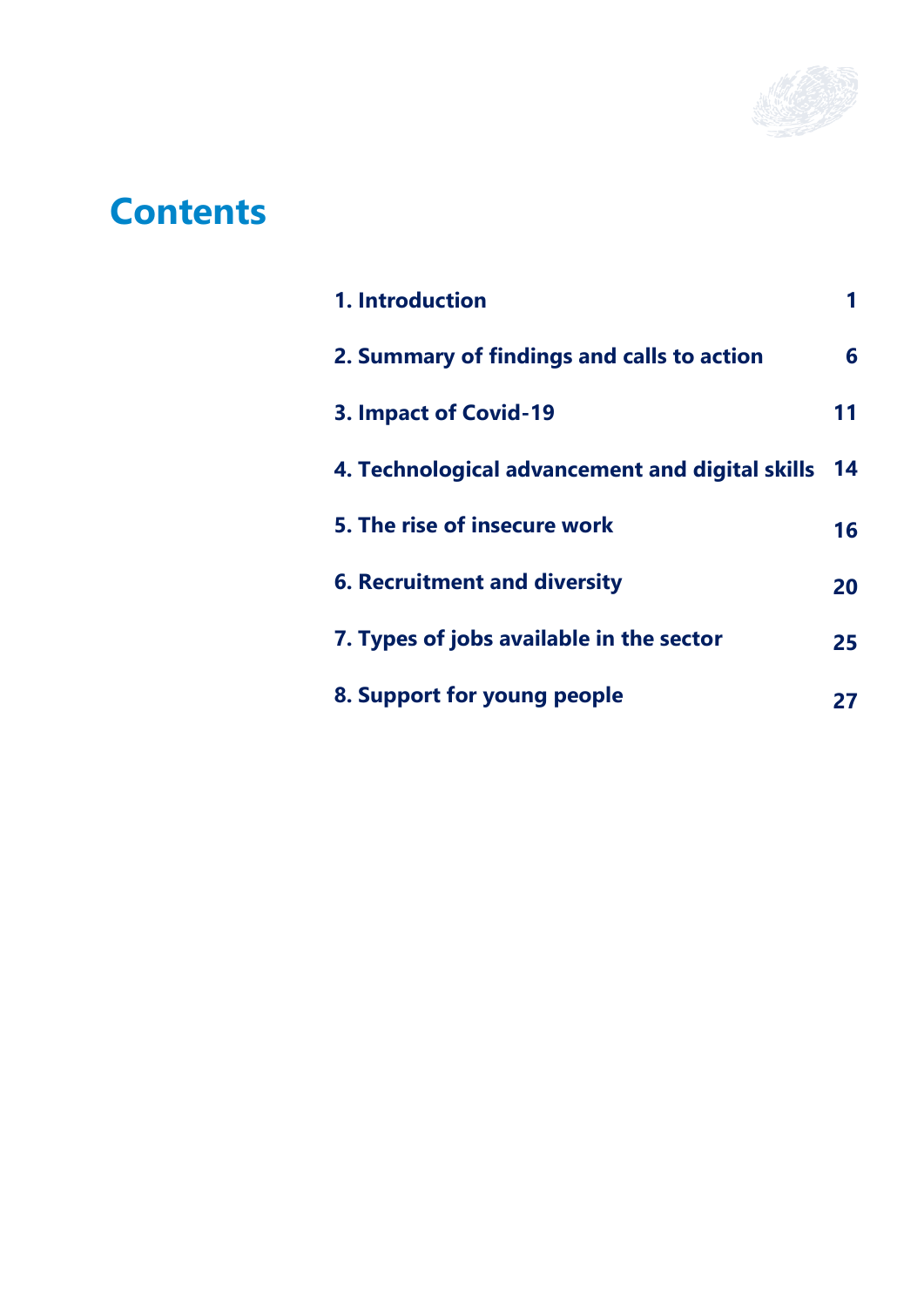

## <span id="page-2-0"></span>**1. Introduction**

## **1.1 Context for the Listening Projects**

A New Direction is a London-based non-profit, generating opportunities for children and young people to unlock their creativity. In January 2021, in a rapidly changing context, A New Direction commissioned Rocket Science alongside four partner organisations to listen to:

- Young Londoners to understand their experiences and concerns
- Organisations within the rich ecology that supports young people, creativity and culture in the city.

This work is called the [Listening Projects,](https://www.anewdirection.org.uk/research/listening-projects) and outcomes will feed into A New Direction's future planning and activity. The Listening Projects cover five themes: the experience of young Londoners, supporting organisations leading practice, the earth emergency, enabling cultural communities, and employment and work. Rocket Science has led the employment theme and inevitably this has included a focus on the impact of Covid-19 on the sector.

8% of the workforce (110,000 people) are reported to have left the sector within the first half of 2020, with 55,000 of these jobs losses in music, performing and visual arts.<sup>1</sup> In 2020, it was predicted that 409,000 jobs within the creative and cultural sector would be lost, 27% of these are in London, showing the significance of this sector within the capital.<sup>2</sup> It is predicted the impact of Covid-19 on the sector in London and its supply chain will cost the economy £16.3 billion.<sup>3</sup> Additionally, the sector has a higher proportion of self-employed workers than the national average, and it is known that this group will experience high rates of job losses, as well as not being covered by government financial support in many cases.<sup>4</sup> Across sectors, Covid-19 has negatively impacted the careers of young people and risks having a long-term impact on their prospects.<sup>5</sup> The latest government budget announcement committed £300 million to account for these negative impacts and boost the sector, however there remains criticism about the lack of government support for self-employed workers.

<sup>1</sup> [Policy & Evidence Centre, A Jobs Crisis in the Cultural and Creative Industries, December 2020](https://pec.ac.uk/blog/how-covid-19-is-impacting-the-cultural-sector-with-the-loss-of-55-000-jobs-in-the-arts#:~:text=The%20impact%20of%20COVID%2D19,cultural%20sector%2C%20has%20been%20significant.&text=A%20collapse%20in%20working%20hours,music%2C%20performing%20and%20visual%20arts)

<sup>&</sup>lt;sup>2</sup> [Oxford Economics, The Projected Economic Impact of Covid-19 on the UK Creative Industries, July 2020](https://www.oxfordeconomics.com/recent-releases/The-Projected-Economic-Impact-of-COVID-19-on-the-UK-Creative-Industries)

<sup>&</sup>lt;sup>3</sup> [Mayor of London, Creative Industries Supply Chain Covid-19 Impact, June 2020](https://www.london.gov.uk/what-we-do/arts-and-culture/cultural-infrastructure-toolbox/creative-industries-supply-chain-covid-19-impact)

<sup>4</sup> [Oxford Economics, The Projected Economic Impact of Covid-19 on the UK Creative Industries, July 2020](https://www.oxfordeconomics.com/recent-releases/The-Projected-Economic-Impact-of-COVID-19-on-the-UK-Creative-Industries)

<sup>&</sup>lt;sup>5</sup> [Institute for Fiscal Studies, Covid-19 and the Career Prospects of Young People, July 2020](https://www.ifs.org.uk/uploads/BN299-COVID-19-and-the-career-prospects-of-young-people-1.pdf)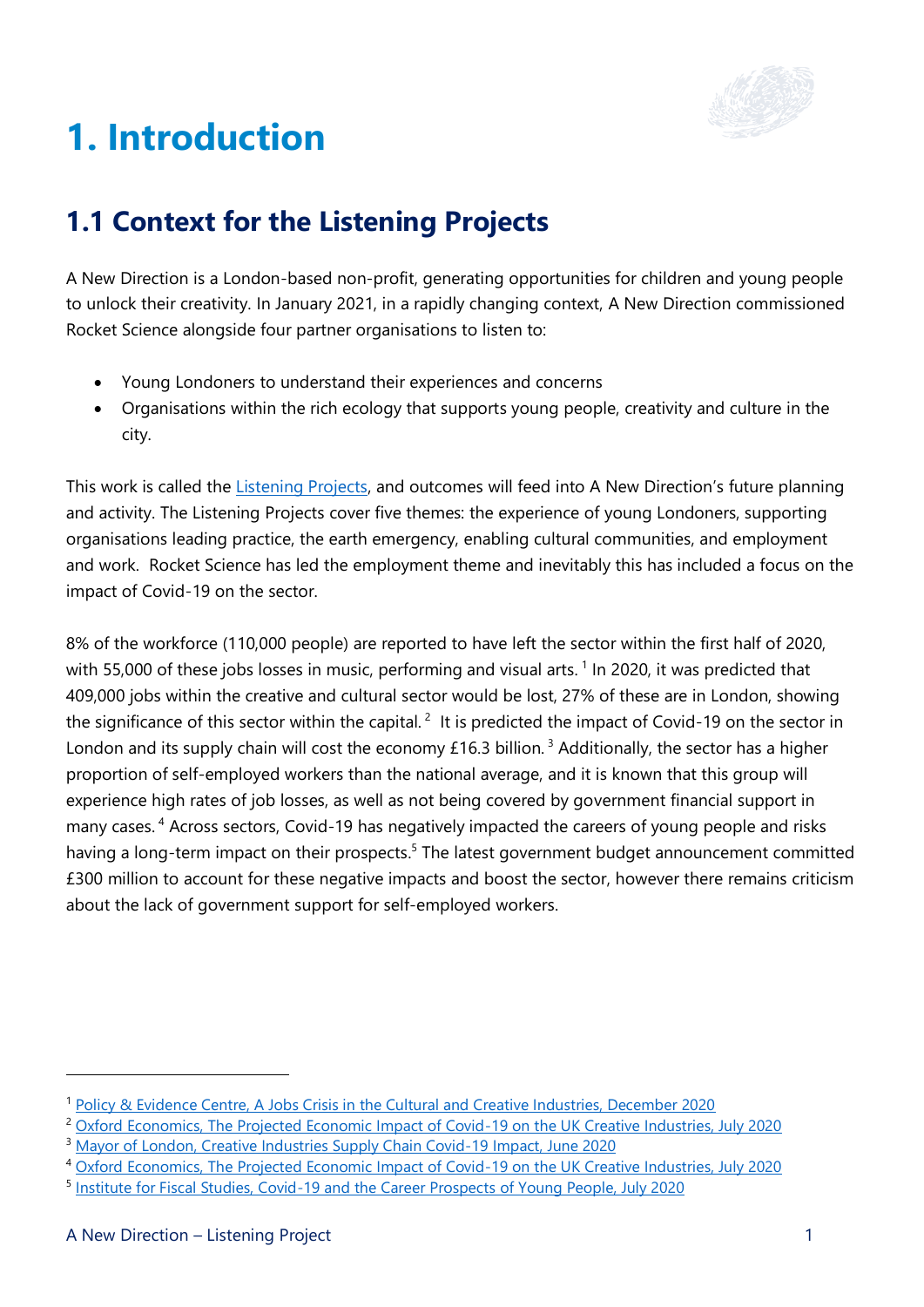

### **1.2 Context for research questions**

The overarching research question for this listening project was:

#### **How can young Londoners be best supported to thrive within the creative sector and wider world of work?**

We developed two themes to explore within this overarching research question, one focused on the future of the creative and cultural sector and the other on the support needed for young people.

- The theme on the future looked to understand the lasting impact of Covid-19 and other factors e.g., digital progress on the work available within the sector**. Questions have focused on the changing world of work:**
	- o What has been the impact of Covid-19 on youth employment? What impact has it had on the creative sector and creative careers?
	- o How is the world of work likely to change over the coming two years? E.g., new types of work, vacancies, reduced opportunities
	- o How confident are young people to thrive in the sector e.g., to start their own business/initiative? How can young people be best supported in entrepreneurship?
	- o What will be the new normal? What do we hope will change?
- The theme on support for young people looked to answer what could be done by stakeholders such as youth organisations, creative and cultural organisations, employability organisations and education institutions to best support young people in this changing world of work. **Questions have focused on how to best support young people to thrive in the creative and cultural sector:**
	- o What do creative employers seem to look for in terms of skills and experience?
	- o What are youth needs around support to gain skills and access creative careers? E.g., careers advice, CV help, work experience
	- $\circ$  What would these types of support need to look like to be most effective?
	- o What do youth sector partners (schools/youth organisations) need to effectively support young people into creative employment? – e.g., written resources about training/roles, creative sector speakers, connections to creative employers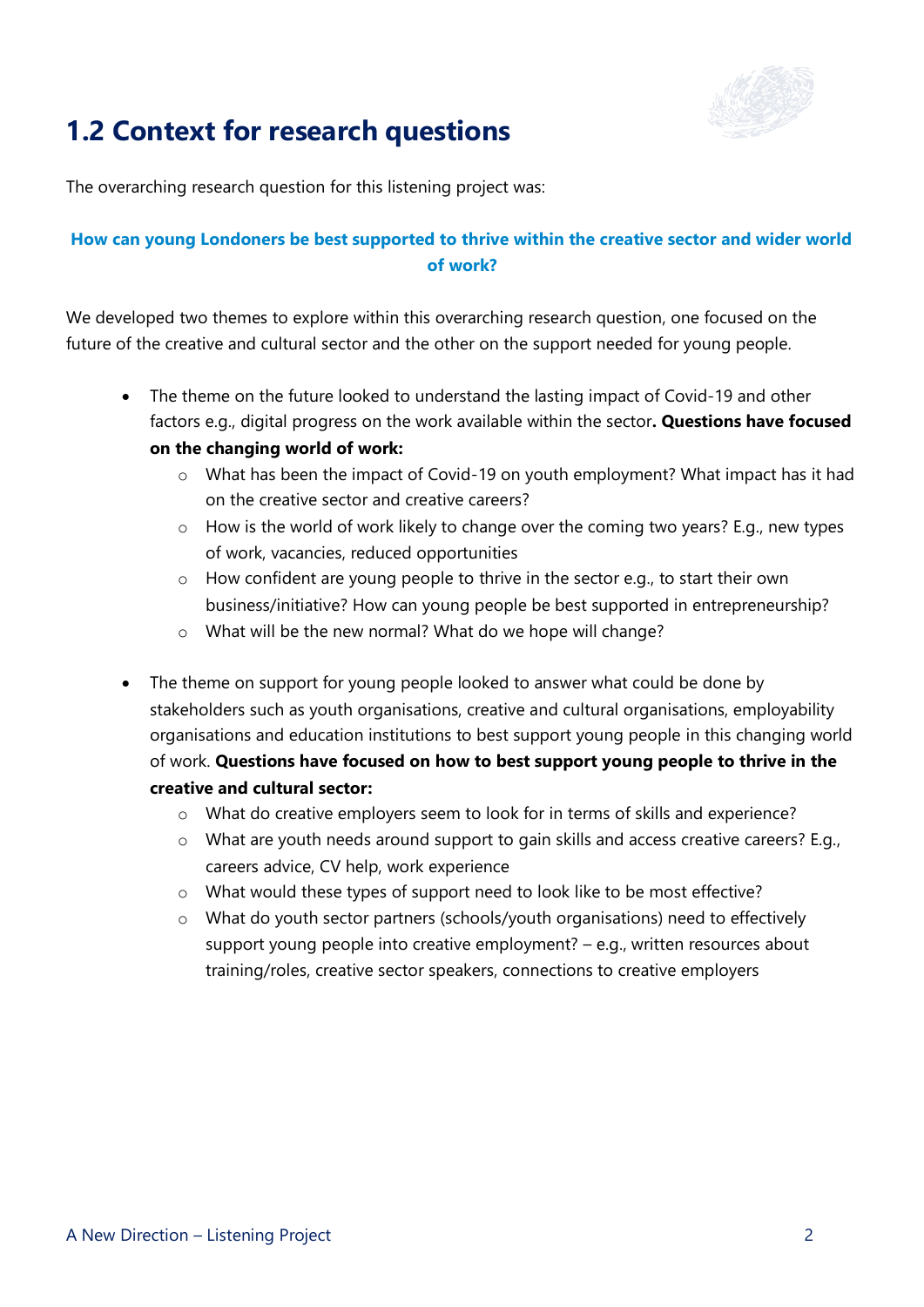## **1.3 Methodology**



#### **1.3.1 Research framework development**

Following an inception meeting hosted by A New Direction, Rocket Science drafted core research questions and sub-questions. Rocket Science met with A New Direction to refine research questions, ensuring they were aligned with A New Direction's aims.

#### **1.3.2 Stakeholder roundtable**

Rocket Science collated a database of stakeholders that were considered relevant to attend the stakeholder roundtable. These consisted primarily of organisations or people working on creative youth employment, youth employment more generally, or creativity more generally. Rocket Science advertised the event via social media and by emailing contacts directly to invite them to attend.

Nine stakeholders attended the roundtable which was held via Zoom on the 15<sup>th</sup> February 2021 and discussed topics including:

- Enablers and barriers for young people to enter the creative and cultural sector
- Factors that will impact the future jobs available in the creative and cultural sector e.g. Covid-19 and digital progress
- How these factors will impact the jobs available in the creative and cultural sector
- How we should support young people to thrive in the creative and cultural sector including at what point in a young person's journey support is needed and who should be providing support

#### **1.3.3 Youth roundtable**

Rocket Science recruited and trained four young people as peer researchers, two of whom went on to facilitate a youth roundtable. Peer researchers were recruited through creative youth organisations and local partnerships. Peer researchers were provided with incentives for their time, equivalent to London Living Wage (£10.85 per hour). The training took place via Zoom and consisted of:

- Explaining the project and the importance of youth voice
- Getting to know each other
- An introduction to social research including information on what a roundtable is, and what might make a roundtable a success
- Research ethics including consent and confidentiality
- Co-designing the roundtable questions to ensure that questions and exercises were planned in a way conducive to youth participation
- Assigning responsibilities for the roundtable
- Methods for recruiting peers to take part in the roundtable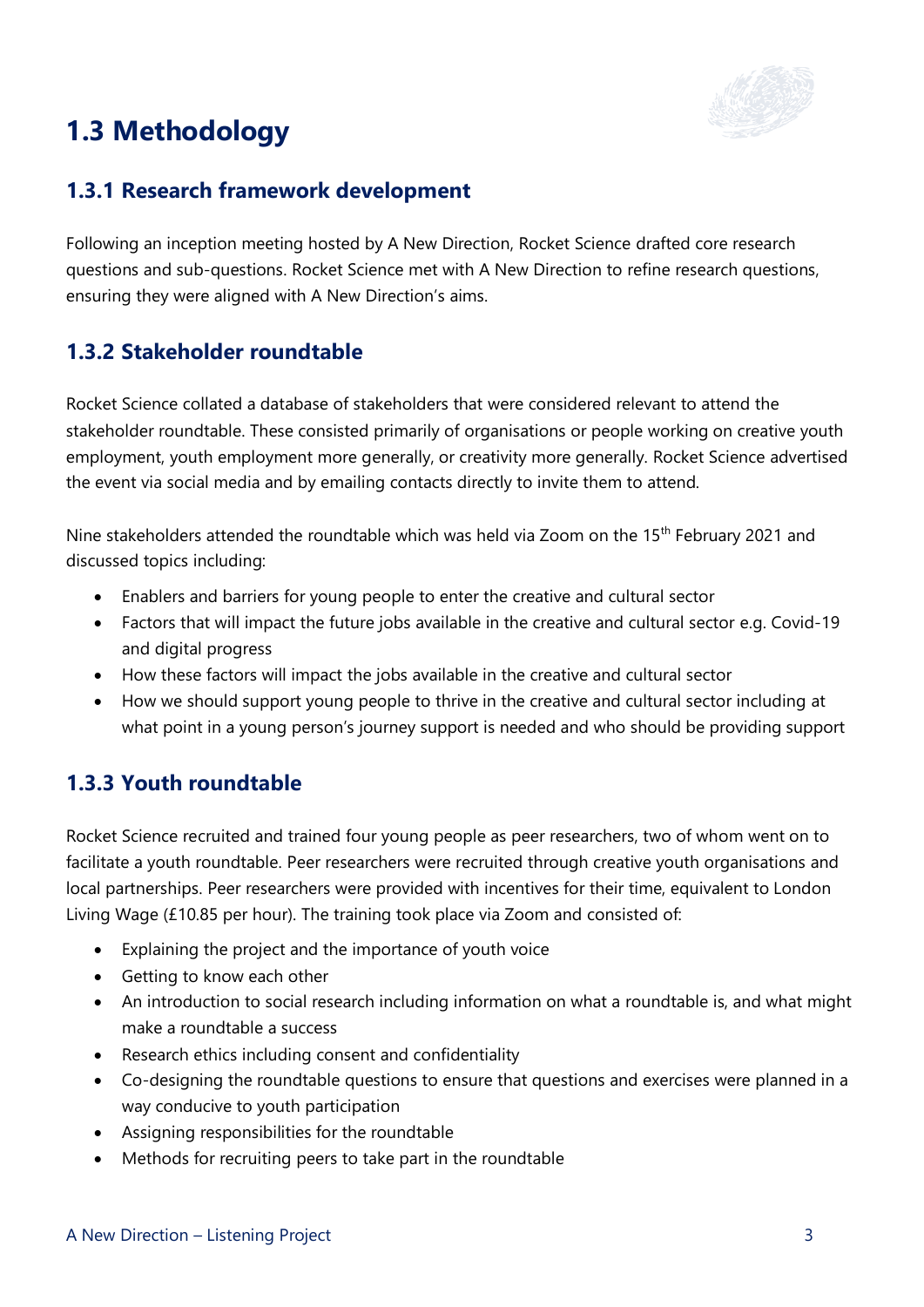

• Summary tips and tricks for facilitating a roundtable and thinking through potential challenges and how to deal with these.

Following the training, the peer researchers recruited their peers to take part in a youth roundtable. The roundtable was also held via Zoom and was co-facilitated by the peer researchers and Rocket Science staff members. Six young people attended the roundtable. The session covered:

- Introductions to the project and each other
- Warm up games including creative word association and thinking about creative and cultural sector jobs
- Current and future jobs in the creative and cultural sector including which jobs are more or less accessible for young people and barriers to creative employment
- Support needed for young people to thrive in the creative and cultural sector including:
	- o How young people currently find out about opportunities e.g. social media, employers, networks
	- o What type of support would help them e.g. employability support, skills building, advice and guidance etc.
	- o Who would ideally provide this support e.g. schools, youth clubs, creative employers

#### **1.3.4 Interviews**

Following the roundtables, Rocket Science held interviews with three additional stakeholders to gain a greater understanding of research questions. Interviewees included a cultural policy officer, a school engagement officer for creative disciplines and a music programme manager. These conversations provided insight on how feedback from the stakeholder roundtable fitted into policy response, information on what worked with engaging students at school, and types of programmes that are most effective in supporting young people into careers into the music industry.

Additionally, Rocket Science identified that there was a gap in findings in relation to older young people. To combat this, Rocket Science held targeted interviews with three young people aged between 23 and 25.

It was challenging to recruit peer researchers to facilitate the youth roundtables in the short time frame that was available for this piece of work. Therefore, it may have been more beneficial to reach out to more young people individually for interviews, or to have worked together with the other Listening Project teams to reach young people to maximise their engagement in the work.

#### **1.3.5 Analysis and reporting**

Once roundtables and interviews were complete, Rocket Science analysed findings by looking for common themes across responses. This report outlines current issues that young people face in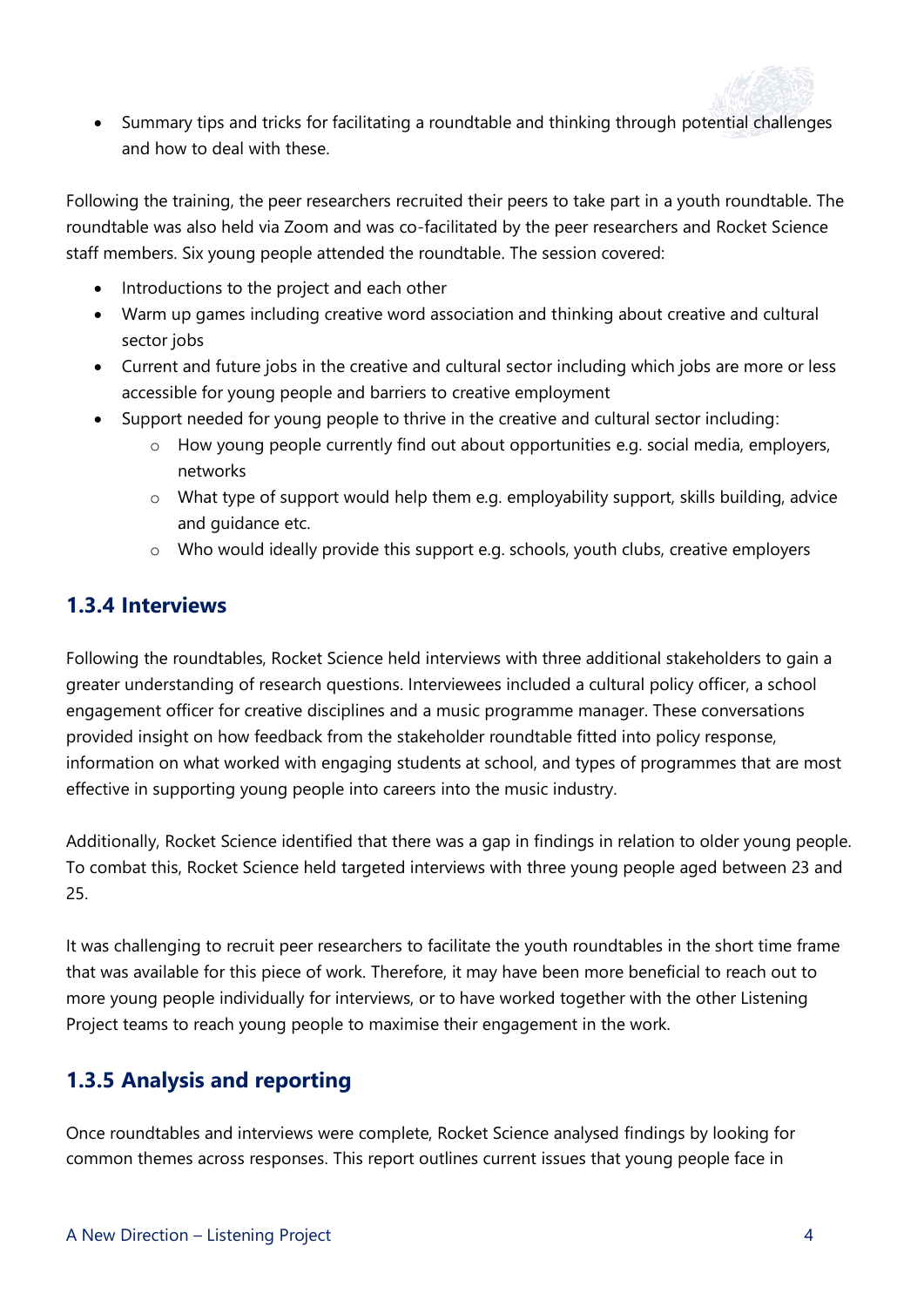

accessing creative employment, the future of work in the sector, and how young people can be most effectively supported to navigate, adapt to and thrive in relation to the following six themes:

- 1. Impact of Covid
- 2. Technological advancement and digital skills
- 3. The rise of insecure work
- 4. Recruitment and lack of diversity
- 5. Types of jobs available in the sector
- 6. Support for young people

Throughout findings quotes in blue are from young people and quotes in pink are from stakeholders.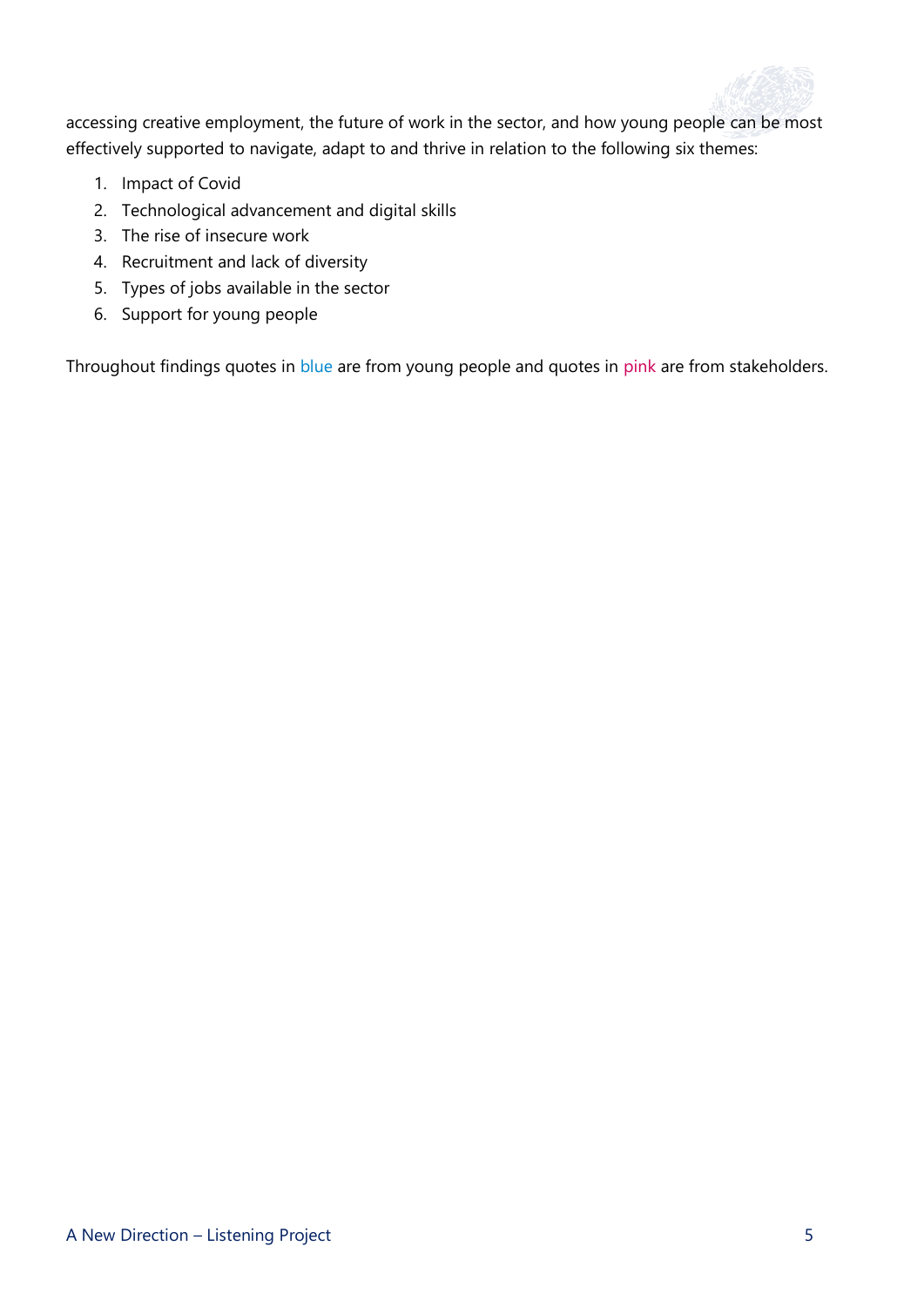## <span id="page-7-0"></span>**2. Summary of findings and calls to action**

The table on the following page summarises findings and calls to action for the six themes outlined above. Findings are explained in full in Chapters 3-8. The calls to action are linked to policy strategies because it is important that the changes made to support young people to thrive in the sector in London fit within wider system change. Given the impact of Covid on the creative and cultural sector, the Mayor of London's Recovery Strategy is of particular relevance here. This focuses on nine mission areas:

- 1. High streets
- 2. Strong communities
- 3. Digital access for all
- 4. A green new deal
- 5. A robust safety net
- 6. Young people
- 7. Healthy food and weight
- 8. Good work for Londoners
- 9. Mental health and wellbeing

The following calls to action tie into a number of these themes; most clearly 'young people' and 'good work for Londoners'. Additionally, the calls to action touch on 'digital access for all' (the importance of digital skills for young people going into the sector), 'a robust safety net' (the importance of financial stability, particularly for freelancers in the sector) and 'mental health and wellbeing' (by ensuring that young people have access to mentors to ensure that they feel supported and looked after in their journey towards or experiences of creative work).

In relation to the young people mission, across all calls to action, the importance of working collaboratively with young people and empowering them in this process was raised as particularly important. Stakeholders and young people alike spoke of the importance of the involvement of young people in decision making, the design of support programmes and development of advice. For work that is focused on young people, it is essential that young people are not consulted as an additional extra, or on the peripheries of a project, but are centred at the heart of the work through methods such as coproduction and co-design. This will ensure that changes are coming directly from young people; those best positioned to know what change is needed.

• *"[We use] youth voice and participation meaning that we work collaboratively with young people, sharing power [with them]."*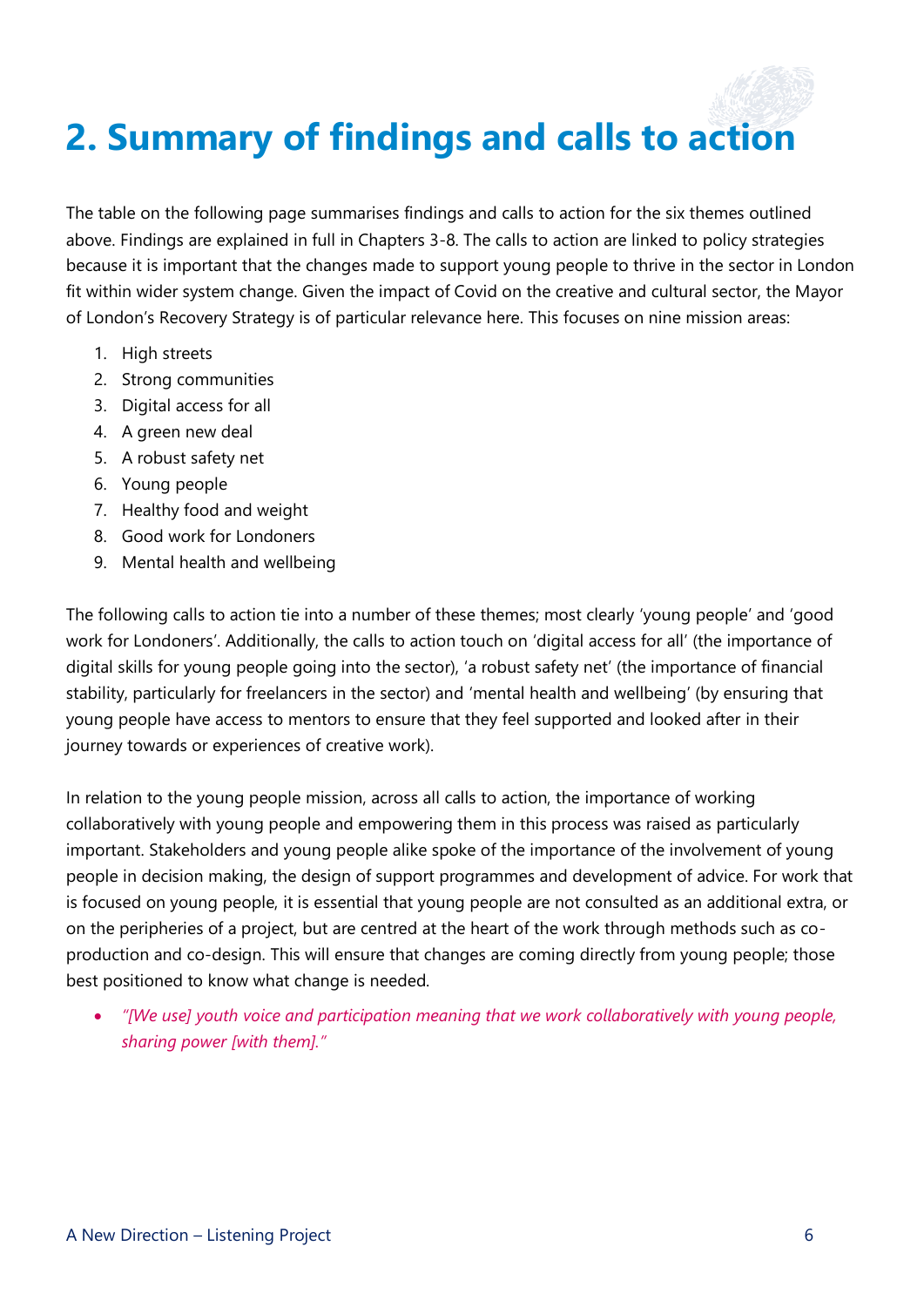| <b>Theme</b>                                                 | <b>Current issues</b>                                                                                                                                                                                                                                                                                                                                                                                                                                     | <b>Future issues</b>                                                                                                                                                                                                                                                                                                                           | <b>Call to action</b>                                                                                                                                                                                                                                                                                                                                               | <b>GLA Mission</b>                                      |
|--------------------------------------------------------------|-----------------------------------------------------------------------------------------------------------------------------------------------------------------------------------------------------------------------------------------------------------------------------------------------------------------------------------------------------------------------------------------------------------------------------------------------------------|------------------------------------------------------------------------------------------------------------------------------------------------------------------------------------------------------------------------------------------------------------------------------------------------------------------------------------------------|---------------------------------------------------------------------------------------------------------------------------------------------------------------------------------------------------------------------------------------------------------------------------------------------------------------------------------------------------------------------|---------------------------------------------------------|
| <b>Impact of</b><br>Covid-19                                 | Closure of creative and cultural<br>spaces in London<br>Loss of jobs, and opportunities,<br>$\bullet$<br>for young people<br>Lack of financial support for<br>freelancers                                                                                                                                                                                                                                                                                 | Reducing income of individuals<br>and organisations due to Covid<br>recovery funding coming to an<br>end and potential restrictions<br>on capacity of events<br>Closure of organisations due to<br>Covid may have a longer-term<br>impact and stunt the growth of<br>the sector<br>Lack of experience of the world<br>of work for young people | Creative organisations working together<br>to campaign government to offer<br>substantial financial support to the<br>sector, particularly during times when<br>parts of the sector are not able to offer<br>in-person events.<br>Encouraging employers to offer virtual<br>work experience placements for young<br>people whilst Covid-19 restrictions<br>continue | Good work<br>for<br>Londoners<br>A robust<br>safety net |
| <b>Technological</b><br>advancement<br>and digital<br>skills | Creative and cultural work<br>$\bullet$<br>shifting to become more digital<br>including jobs that have moved<br>online due to Covid e.g., online<br>theatre shows and jobs that are<br>dependent on digital e.g., digital<br>marketing<br>Throughout the pandemic, some<br>$\bullet$<br>organisations have offered their<br>services for free online, putting<br>them at financial risk<br>Requirement of digital<br>$\bullet$<br>qualifications for work | Blended model of working<br>online and in-person<br>Shift to doing things online well<br>not just doing things online out<br>of necessity<br>More jobs created for young<br>people to help creative and<br>cultural organisations with their<br>shift to digital working<br>Increased combination of the<br>arts with other disciplines        | Developing new roles designed for young<br>people to provide digital support to<br>creative and cultural organisations<br>Ensuring that digital skills are a<br>$\bullet$<br>compulsory part of creative training<br>courses, both to teach new skills and to<br>nurture any existing digital proficiencies                                                         | Digital access<br>for all                               |
| The rise of<br>insecure work                                 | There is instability of work in the<br>$\bullet$<br>sector, especially for freelance<br>workers. A good hourly rate                                                                                                                                                                                                                                                                                                                                       | Freelance work has been<br>growing and is likely continue to<br>grow in the sector                                                                                                                                                                                                                                                             | Youth organisations campaigning to<br>$\bullet$<br>encourage employers to advertise their<br>work experience placements/trial shifts                                                                                                                                                                                                                                | Good work<br>for<br>Londoners                           |
|                                                              | A New Direction - Listening Project                                                                                                                                                                                                                                                                                                                                                                                                                       |                                                                                                                                                                                                                                                                                                                                                | $\overline{7}$                                                                                                                                                                                                                                                                                                                                                      |                                                         |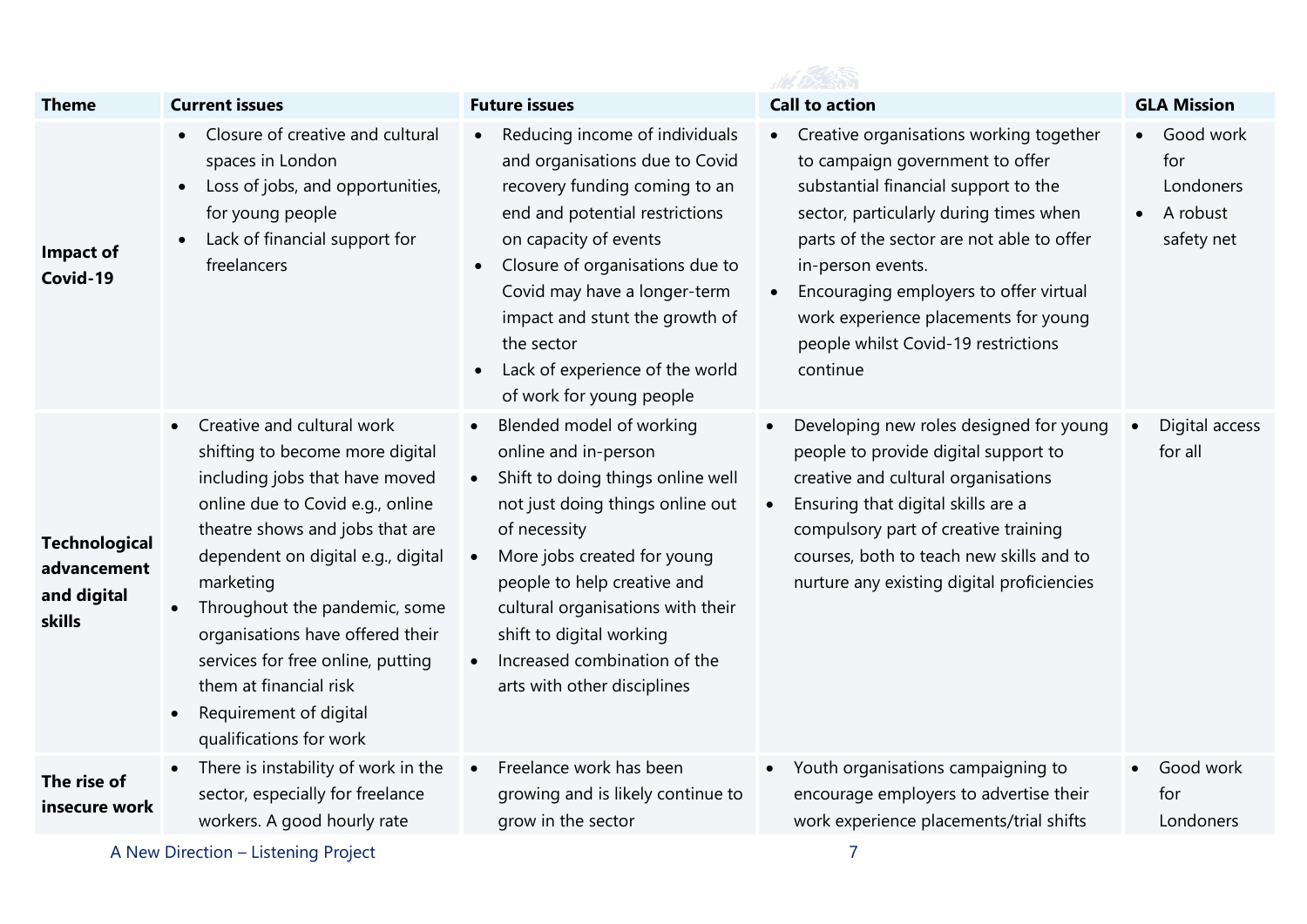|                                                | does not equate to a stable<br>financial position. Many young<br>people will have multiple jobs to<br>be more financially secure<br>Feelings of compromise between<br>$\bullet$<br>financial security and following<br>their creative ambition<br>Workers' rights issues around<br>$\bullet$<br>the sector employing individuals<br>as freelancers for roles that<br>should have fixed term contracts<br>Issues particularly impacting<br>$\bullet$<br>young people from economically<br>disadvantaged backgrounds | Concerns that organisations will<br>$\bullet$<br>have less money (e.g., due to<br>Covid or reductions in funding)<br>and therefore may offer more<br>part-time or freelance positions<br>because it is less of a cost<br>commitment in the short term<br>than taking on new full-time<br>employees<br>As freelancing becomes more<br>common, young people may<br>have even less stable work lives<br>and less of a safety net | and pay young people for their time for<br>this work to provide them with financial<br>stability<br>Providing training on practical creative<br>$\bullet$<br>business skills within creative and cultural<br>training programmes                                                                                                                                                                                                                                                                                                                    | A robust<br>safety net                                                                                   |
|------------------------------------------------|--------------------------------------------------------------------------------------------------------------------------------------------------------------------------------------------------------------------------------------------------------------------------------------------------------------------------------------------------------------------------------------------------------------------------------------------------------------------------------------------------------------------|-------------------------------------------------------------------------------------------------------------------------------------------------------------------------------------------------------------------------------------------------------------------------------------------------------------------------------------------------------------------------------------------------------------------------------|-----------------------------------------------------------------------------------------------------------------------------------------------------------------------------------------------------------------------------------------------------------------------------------------------------------------------------------------------------------------------------------------------------------------------------------------------------------------------------------------------------------------------------------------------------|----------------------------------------------------------------------------------------------------------|
| <b>Recruitment</b><br>and lack of<br>diversity | Sector relies on networks and<br>$\bullet$<br>nepotism creating a non-diverse<br>workforce<br>Recruitment is often based on<br>$\bullet$<br>personal preference rather than<br>skills or qualifications<br>• Qualifications could be limiting<br>because they are not accessible<br>to all young people, though<br>could also be a leveller<br>Programmes focusing on<br>$\bullet$<br>increasing diversity not doing<br>enough                                                                                     | If interventions are not made,<br>$\bullet$<br>the sector will continue to<br>recruit based on nepotism<br>leading to a lack of diversity<br>Although there are current<br>$\bullet$<br>programmes that are working to<br>increase diversity, these could<br>be expanded to ensure<br>significant change in the sector<br>in the long term                                                                                    | Supporting young people to take the first<br>$\bullet$<br>step in gaining experience in the sector<br>and campaigning to encourage<br>employers to create and advertise entry<br>level jobs for young people that do not<br>require previous experience<br>Developing training and skills initiatives<br>$\bullet$<br>and programmes that target specific<br>groups of young people to tackle the<br>issue of diversity within the creative and<br>cultural sector<br>Encouraging employers to enable<br>multiple routes into careers in the sector | Good work<br>for<br>Londoners<br>Strong<br>$\bullet$<br>communities<br>Mental health<br>and<br>wellbeing |

A New Direction – Listening Project 8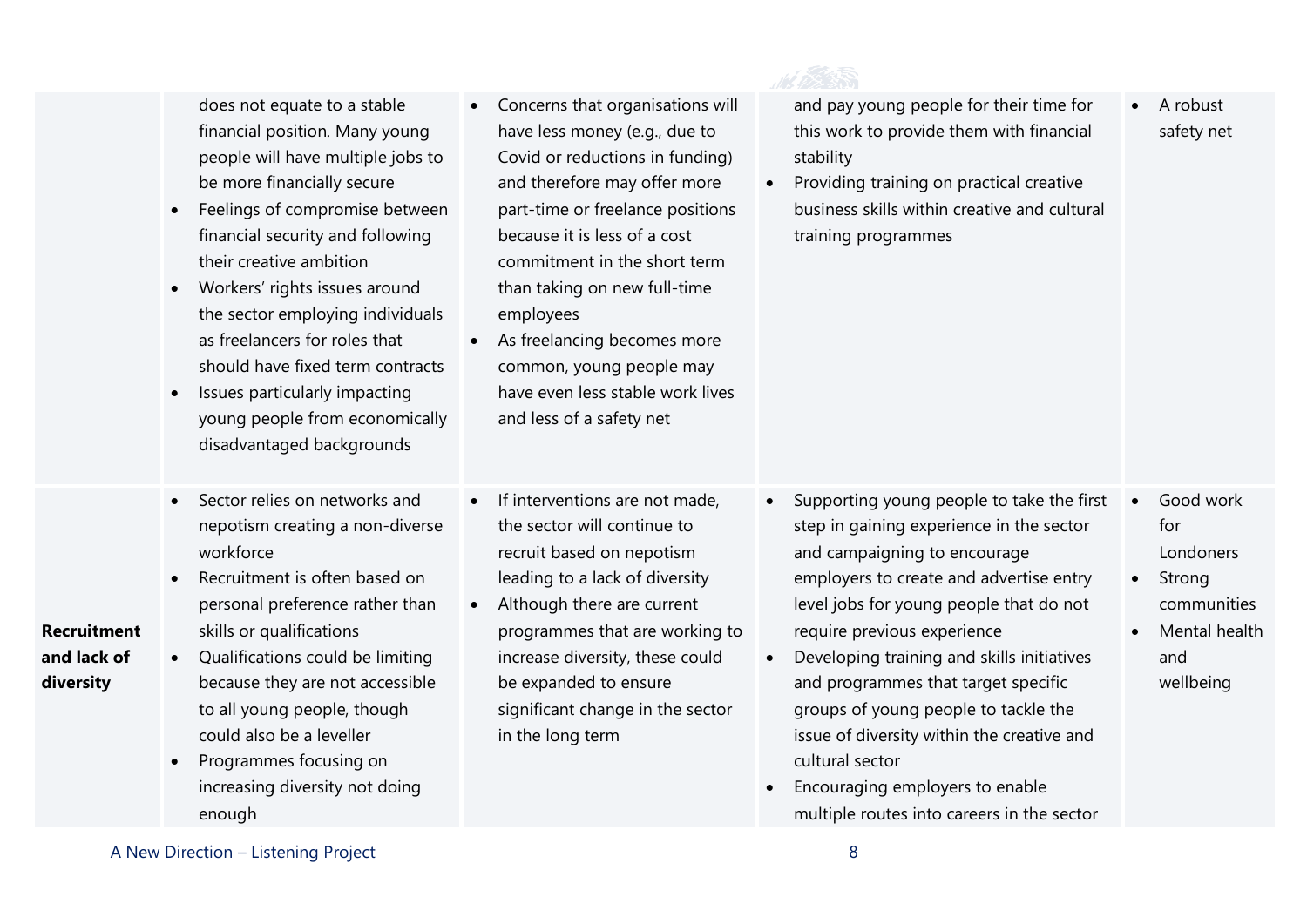|                                    | Employers do not have flexibility<br>to adapt job roles for different<br>people<br>Competition acts as a barrier to<br>recruitment                                                                                                                                                                                                                                                                                                                                              |                                                                                                                                                                                                                                             | though valuing a range of qualifications,<br>skills and experience and reflecting this in<br>job requirements<br>Through schools and youth organisations,<br>$\bullet$<br>connecting young people with mentors<br>to support them with their journey into<br>the creative and cultural sector<br>Establishing and supporting creative<br>$\bullet$<br>networks that are open to young people<br>and actively encourage participation                                                                                                                                                              |                               |
|------------------------------------|---------------------------------------------------------------------------------------------------------------------------------------------------------------------------------------------------------------------------------------------------------------------------------------------------------------------------------------------------------------------------------------------------------------------------------------------------------------------------------|---------------------------------------------------------------------------------------------------------------------------------------------------------------------------------------------------------------------------------------------|---------------------------------------------------------------------------------------------------------------------------------------------------------------------------------------------------------------------------------------------------------------------------------------------------------------------------------------------------------------------------------------------------------------------------------------------------------------------------------------------------------------------------------------------------------------------------------------------------|-------------------------------|
| <b>Types of jobs</b><br>available  | Lack of knowledge of types of<br>$\bullet$<br>jobs available, particularly of<br>non-creative jobs within the<br>sector<br>Entry level jobs exist but are hard<br>for young people without<br>experience to access. Work<br>available is often short term or<br>does not include training<br>meaning it can be difficult for<br>young people without<br>experience to access. This has<br>been exacerbated by Covid-19<br>which has meant competition for<br>jobs has increased | Government funding will impact<br>$\bullet$<br>types of job opportunities<br>The climate crisis may lead to<br>$\bullet$<br>more local, community-based<br>roles focused on sustainability<br>Shortages of certain workers in<br>the sector | Through careers support at school or in<br>youth organisations, raising awareness of<br>the range of jobs available to young<br>people within the creative and cultural<br>sector, including non-creative jobs.<br>Offering work experience placements that<br>$\bullet$<br>are relevant to the specific interests of<br>young people so that they can try out<br>different types of jobs and gain<br>experience of working in the sector and<br>encouraging employers to offer entry<br>level jobs that include training and<br>support to improve access for young<br>people without experience | Good work<br>for<br>Londoners |
| <b>Support for</b><br>young people | There is a negative perception<br>$\bullet$<br>of working in the sector<br>meaning arts pathways were                                                                                                                                                                                                                                                                                                                                                                           | There are a range of skills that<br>have been identified as<br>important for young people to                                                                                                                                                | Changing attitudes in school amongst<br>staff so that young people are provided<br>with better creative engagement and                                                                                                                                                                                                                                                                                                                                                                                                                                                                            | Young<br>people               |
|                                    |                                                                                                                                                                                                                                                                                                                                                                                                                                                                                 |                                                                                                                                                                                                                                             |                                                                                                                                                                                                                                                                                                                                                                                                                                                                                                                                                                                                   |                               |

A New Direction – Listening Project 9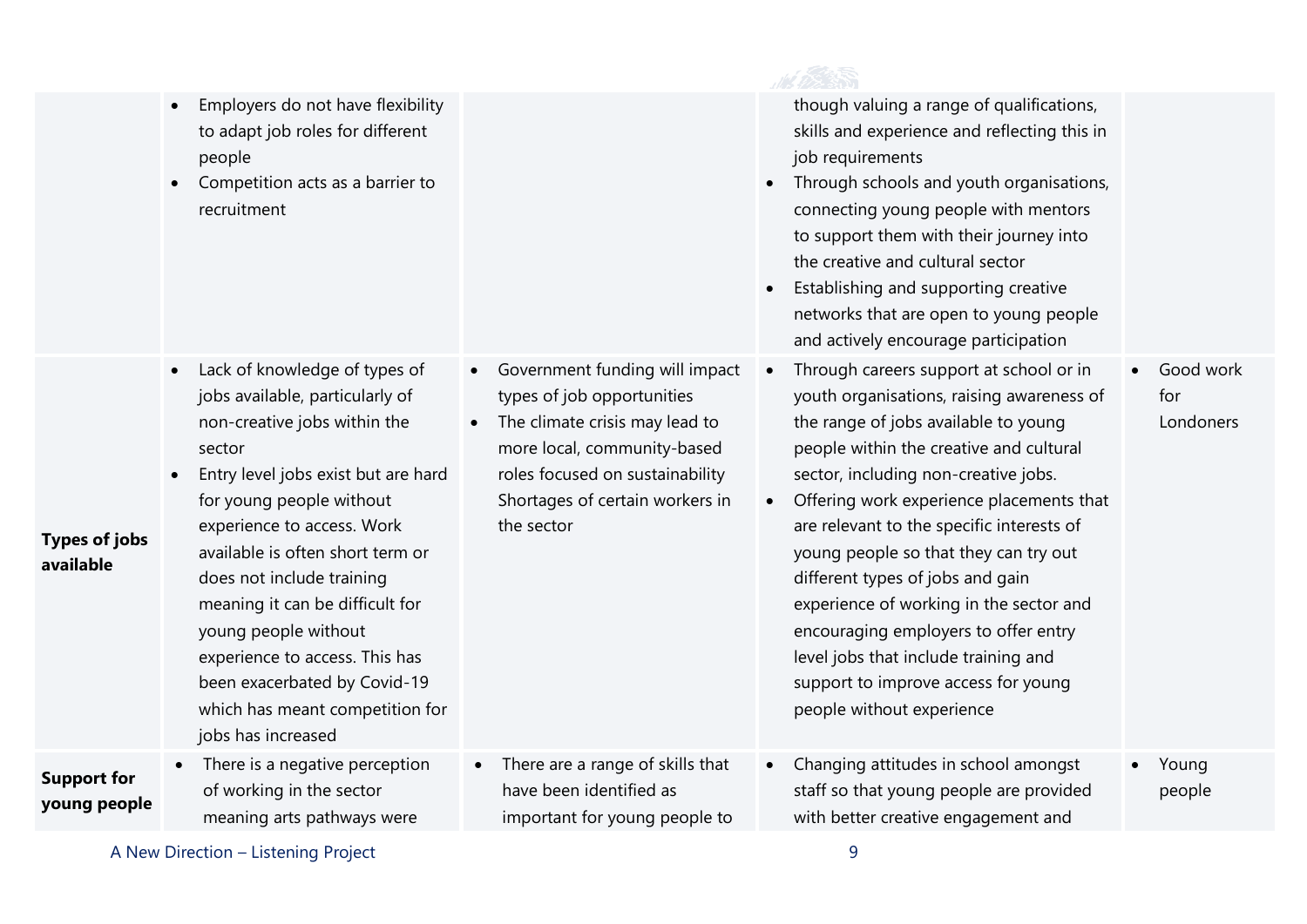often not valued by school or family members

• Careers support offered in schools for young people interested in going into the sector is lacking in specificity of how to access particular roles

thrive in the sector in the future. Without young people being offered support it will be hard for young people to attain these or to be prepared for the world of work



careers advice at school that is embedded and not dependent on the interests of individual staff members.

- Schools offering support for post-school options other than university, in particular apprenticeships or vocational training programmes
- Equipping youth organisations to offer arts provision by providing resources and advice on how to run creative sessions, and how to link these into career support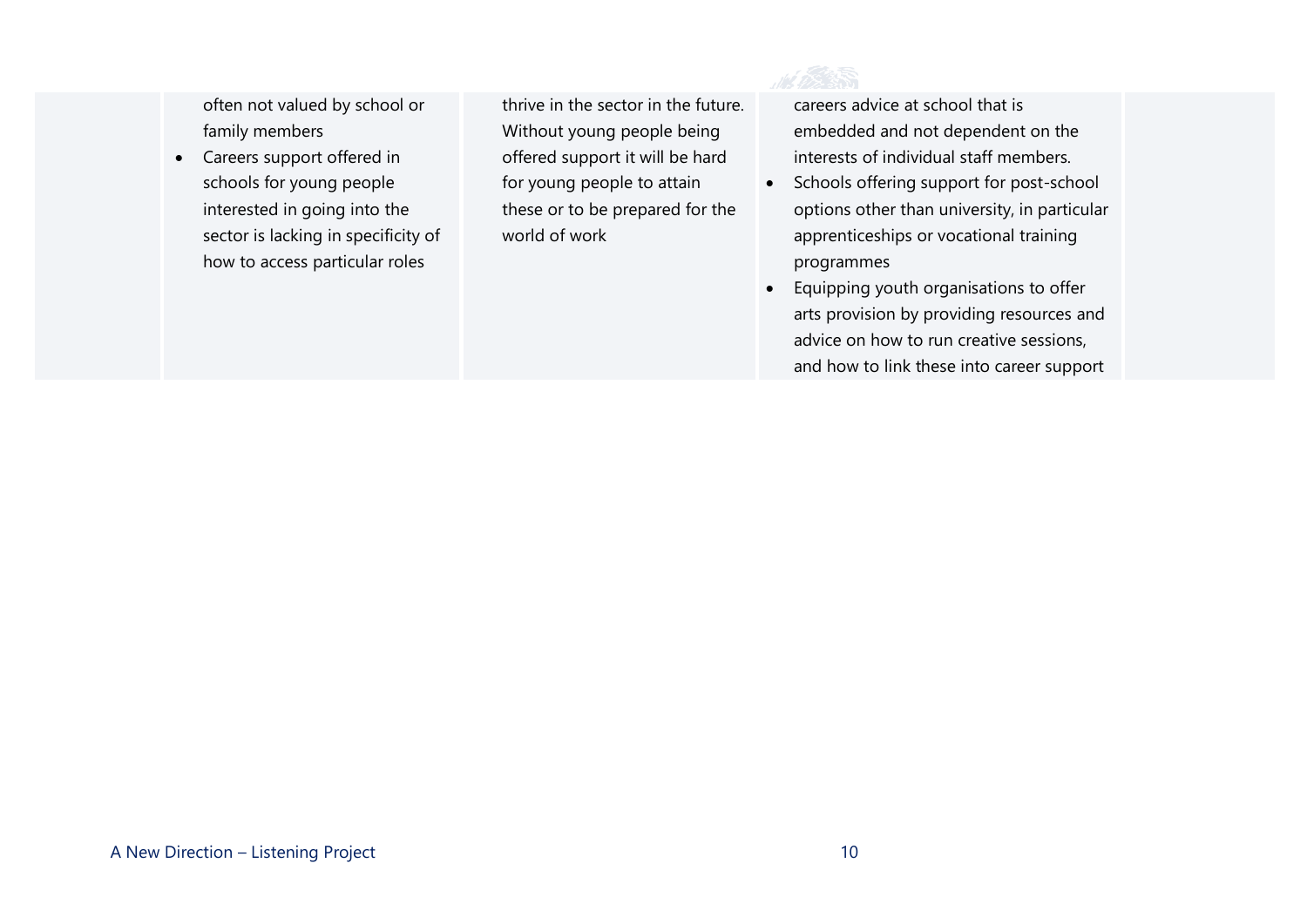

## <span id="page-12-0"></span>**3. Impact of Covid-19**

### **3.1 Current issues**

Covid-19 has a had a large impact on the sector, leading to the temporary closure of many creative and cultural spaces in London, and in some cases permanent closures. Despite some organisations being able to continue producing outputs online, these outputs were often offered for free throughout the pandemic (e.g., live streaming of performances which would typically be paid for) meaning organisations were not receiving payment for their work. Covid-19 has led to a loss of jobs, and opportunities, for young people and forcing them into other work.

• *"[In the] first lockdown, my entire team got made redundant which was quite stressful... So many of my friends are facing massive uncertainty, those who graduated from arts. Basically, everyone is going into teaching or admin, or customer service jobs. Especially people who graduated this year." – Young person, aged 23*

This loss of jobs was highlighted as particularly detrimental to people who were working as freelancers, given so many of them were not eligible for government support through the self-employment support scheme or the coronavirus job retention scheme and were left with no safety net.

• *"[We are asking] how we can support the many freelancers who have lost work [due to Covid] and been unable to access government support. [There were] 300,000 Londoners who couldn't access support, a lot of who are in creative and cultural industries."*

#### **3.2 Future of the sector**

Covid-19 has already had a major impact on the sector, however stakeholders felt that the ramifications would be long lasting:

**Reducing income of individuals and organisations:** There was a concern that even when Covid-19 restrictions are lifted, the impact of the pandemic may still be felt by creative and cultural organisations as a result of lost income from recovery funding as it winds down and because people may not be able to afford to access events and theatre if they have lost their jobs:

• *"While there is the cultural recovery fund, once that money comes to a halt and we can go back to doing things in person, how do we think people are going to behave? People aren't going to be able to afford going to everything, people have lost their jobs. What is the economy going to be like for audiences? … that's going to be a real challenge for organisations."*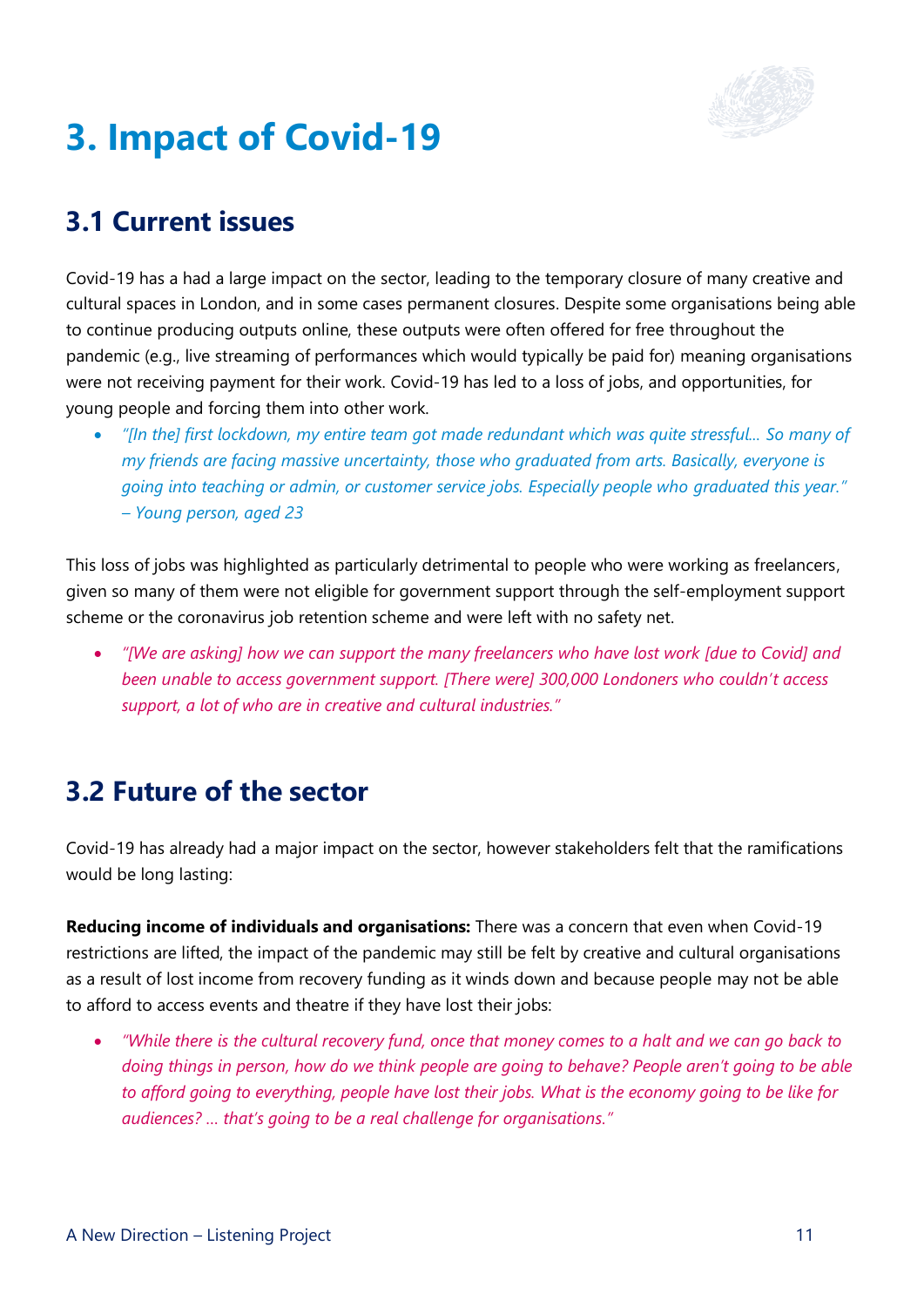

In relation to grant funding, stakeholders predicted that organisations would receive less going forward, or that while the actual amount of funding might stay around the same, associated costs would go up over time e.g., rent of venues:

• *"[It is] not necessarily that organisations will have less money… but the pots of money that they're being funded with are not increasing… costs in 2022 are going to be greater than when they first applied [for funding] in 2017. It's the same amount of money, but it's not going to go as far."*

As well as general costs going up, there was a feeling that competition for funds would increase meaning it would be harder for organisations to attain funding. To compete, creative and cultural organisations may commit to delivering work at a lower cost than is feasible, putting them in difficult positions:

• *"[There will be] more competition for funds. People are trying to do the same amount for less money, while costs are increasing, it isn't sustainable."*

Additionally, even when things begin happening in person, there may still be reduced audiences due to social distancing measures leading to lower amounts of income for creative organisations:

• *"People are still doing theatre, issue of getting paid is different. People are still practicing but the amount of seats needed to get money is a large amount."*

Alternatively, it was hoped that lockdown would lead to an increased appetite for creative and cultural engagement, which would help the sector to bounce back:

• *"I'm hoping that things like music and museums will be appreciated more, as soon as we are allowed… That will be what [the sector] needs to get back on track." Young person – aged 18*

**Stunting growth:** One stakeholder explained that pre-pandemic the sector was growing along with the number of jobs available, though Covid-19 risks this progress being lost:

• *"Covid has clearly had a really significant impact on cultural sector in London, [it was estimated that] 150,000 jobs would be lost in creative industries in London. [This] would completely stunt the growth of the creative industries".*

As many organisations have been set back or even had to shut down, there was a fear that this would stunt growth long-term, particularly in the cultural sector:

• *"[Within] culture, so many organisations are in a really dire situation with Covid. It's difficult to see there be much growth in that part of the sector... [it will be] a few years until we return"* 

**Lack of experience of the world of work:** The move to working from home for such an extended period of time and the closure of large parts of the economy has meant many young people have missed out on gaining important work experience or first jobs. This has left young people in a difficult situation in which they are lacking experience, whilst still being asked for experience by potential employers: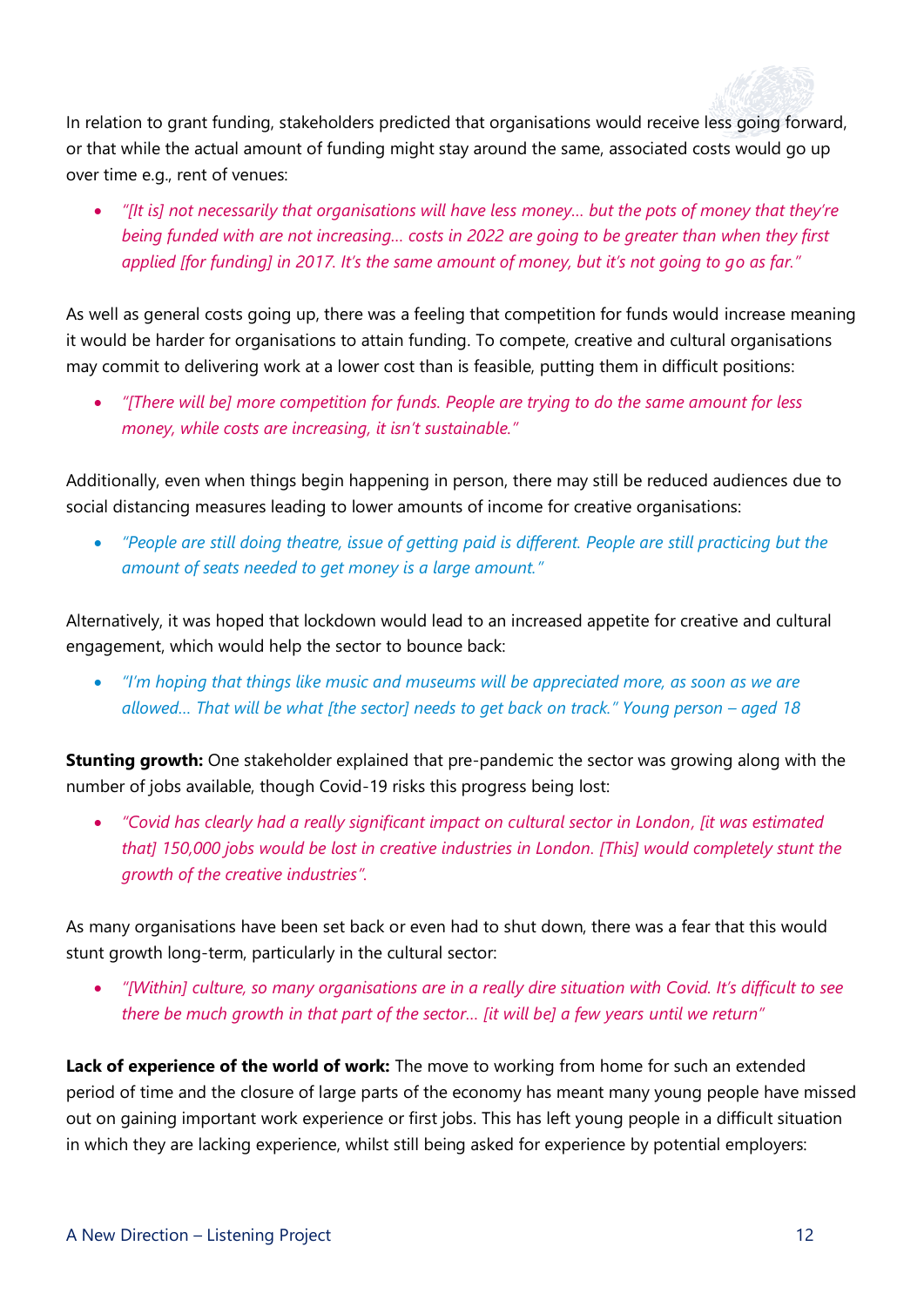

• *"Young people's experiences in the world of work, that's all gone. For example, [their] local cafe, cleaning cars, babysitting. They can't do any of that [because of Covid-19], what are they now doing?"*

#### **3.3 Changes needed and calls to action**

To tackle the issues of reduced income of individuals and organisations, creative and youth organisations can work together to campaign to encourage government to offer substantial financial support to the sector, for example, by contributing to the #OurWorldWithout campaign led by the Creative Industries Federation. This is needed during times where the sector is working at reduced capacity due to Covid-19 restrictions, however will still be needed as lockdown ends, given the financial implications are suspected to be long-lasting. The latest government budget committed a £300 million boost to the Cultural Recovery Fund which is an important step in the right direction, however there are still claims from creative and cultural organisations that this is not enough. In particular there were concerns around the lack of backing for cancellation insurance schemes for events such as festivals throughout 2021.

**Call to action: Creative organisations working together to campaign government to offer substantial financial support to the sector, particularly during times when parts of the sector are not able to offer in-person events**

For young people who have not been able to experience the world of work, it is important to offer alternatives whilst Covid-19 restrictions continue. Without this, young people may go over a year without work experience. This would be particularly damaging for young people who are in their last year of school or college and may leave their education institution with no exposure to employment. Offering options such as virtual work experience whilst young people are still within these institutions is important to make sure that they are not left without this engagement.

**Call to action: Encouraging employers to offer virtual work experience placements for young people whilst Covid-19 restrictions continue**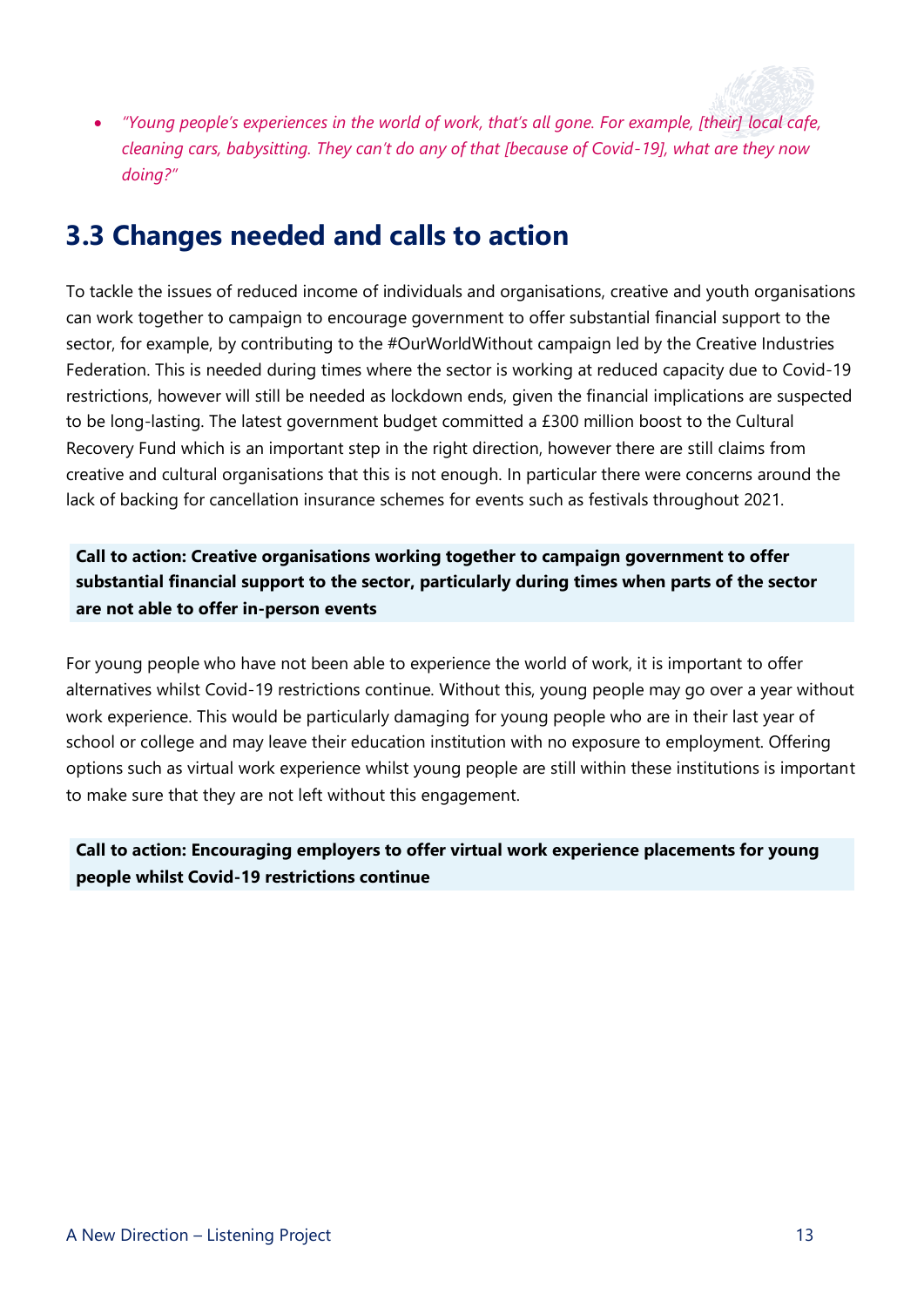## <span id="page-15-0"></span>**4. Technological advancement and digital skills**

### **4.1 Current issues**

Technological advancement is already having an impact on types of work within the sector and in turn the types of jobs available to young people. Stakeholders explained that this was the case pre-Covid, however Covid has exacerbated and sped up this process. It was felt that the move to offering products and services online could put some organisations at risk because it meant that they were offering their services for free, which without sufficient funding, is not a sustainable business model:

• *"In relation to our sector having to go digital as a result of Covid, there's a risk around that. Organisations have made their offer completely free to access via online, [meaning] audiences expect to engage with art and culture for free online. It's not sustainable for business."*

Young people also spoke of this shift and highlighted that many jobs now require extra digital skills and qualifications:

- *"I think nowadays it is more technological, stuff like VR and digital art, advanced creative stuff. Those things will require qualifications, you have to understand technology to express yourself in that way." – Young person, aged 17*
- *"[Now] jobs require extensive knowledge of Photoshop and InDesign… The requirements are so much more digital" – Young person, aged 25*

#### **4.2 Future of the sector**

Stakeholders expressed that post-Covid there would not be a full return to doing things in person, but rather a blended model of working online and in-person, further pointing to the increase in importance of digital skills in the sector. One stakeholder explained that Covid-19 had led to organisations doing things online, whereas now organisations need to figure out how to do things online *well.* As technological advancements continue, it was considered important that the sector can match digital progress and produce online work and events that are received well:

• *"It's not just about doing things on Zoom, but how you can create events etc. online that are just as good as in person."*

Stakeholders suggested there may be more jobs created for young people to help creative and cultural organisations with their shift to digital working. Additionally, it was reported that jobs in the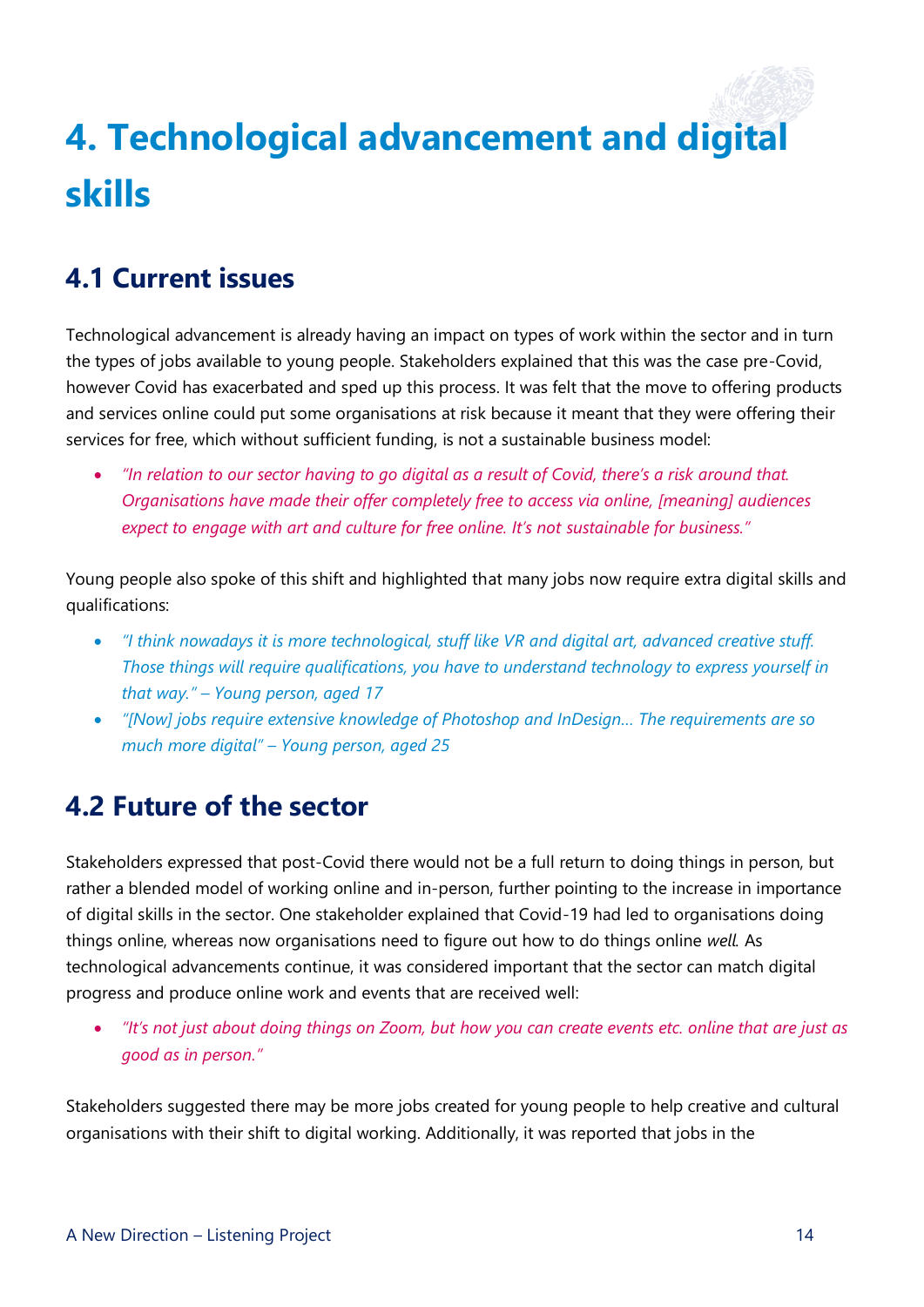

sector are not considered to be at high risk of automation and growing areas within the sector included screen, film, TV and gaming. Despite knowing that these would be a growing area of work, there was also some uncertainty over what exactly these jobs would look like due to the impacts of Covid:

• *"Digital is a really big growth area, [we] don't know what those jobs are going to look like yet."*

As well as development in digital work, there was also a sense that there would be increased combination of art with other disciplines more generally. Young people spoke of the important intersections of, for example, art and science; and art and politics. It was felt this interdisciplinary nature of creativity was important for both education and the workplace and was becoming more important as it was being increasingly recognised that creativity should be something that exists across sectors:

- *"There might be more job in terms of space programming, arts, more interior designers to design what rockets look like." – Young person, aged 15*
- *"You should be helped to cultivate your creativity, [for example] seminars in school on how to use creativity across different types of careers to break down stigma of using creative skills… every job has an element of creativity in it." – Young person, aged 15*

#### **4.3 Changes needed and calls to action**

To cope with the blended model of working virtually and in person it is important that organisations are offered support on how to successfully work well online. To make this happen effectively, organisations may need to recruit new support. To make this move as beneficial as possible, these jobs should be targeted at young people.

#### **Call to action: Developing new roles designed for young people to provide digital support to creative and cultural organisations**

To ensure young people are equipped for these roles as well as other roles that require digital ability, it is important that young people are trained in the use of digital software. One young person suggested that it should be a compulsory part of any creative and cultural training courses to gain basic proficiency in at least one digital software programme. In relation to digital skills, stakeholders and young people spoke of the importance of drawing on skills that young people already have, and nurturing these valuable qualities, rather than just focusing on new skills:

- *"It is about seeing potential creativity. To unlock new things." – Young person, aged 18*
- *"Helping [young people] to see the skills that they already do have and the skills that are transferrable, particularly around digital… There is a lot that they intuitively know how to do. How do they harness that and get work out of it?"*

**Calls to action: Ensuring that digital skills are a compulsory part of creative training courses, both to teach new skills and to nurture any existing digital proficiencies**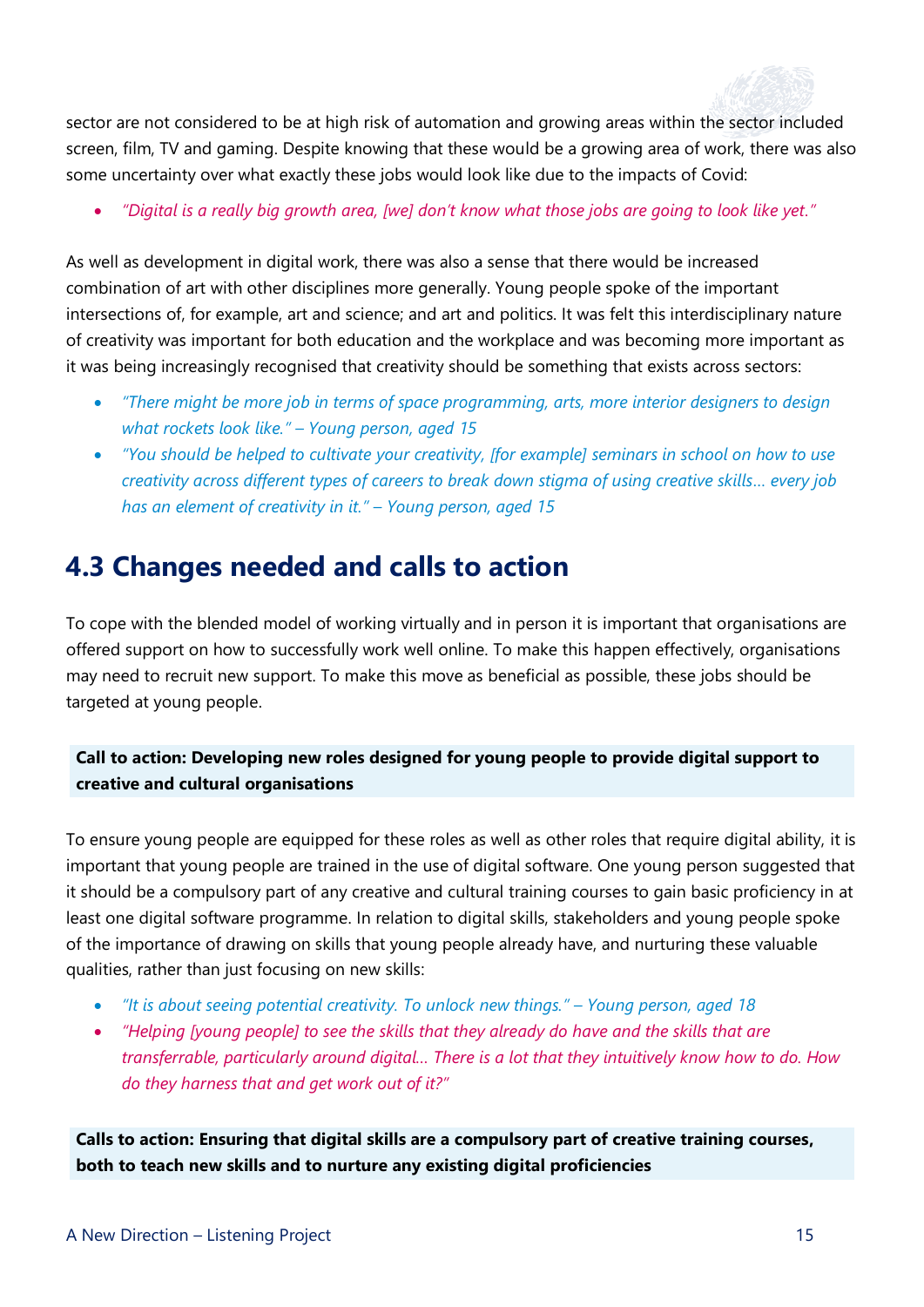

## <span id="page-17-0"></span>**5. The rise of insecure work**

### **5.1 Current issues**

Young people spoke of the instability of work in the sector and that they had to compromise between earning money and following their creative ambition:

- *"It is hard to have the confidence to know whether to devote your life to it. When you're young you want to think you have a stable future to go into. You want to focus on what you enjoy. You don't want to stress about when you're 55." – Young person, aged 18*
- *"Most of my friends have to have a full-time job that is not in the creative sector and are trying to have creative pursuits by doing stuff for free" – Young person, aged 25*

Stakeholders echoed this sentiment, particularly in relation to the rise of freelance work. There was a sense that the sector employs people as freelancers for roles that should have fixed term contracts:

• *"Our sector doesn't really understand its obligations around working with contractors. We also call people freelancers when they should be fixed term employees."*

While freelance work might be paid a good hourly rate, this might not add up to be enough to sustain a young people, or alternatively if they were taking on lots of freelance work this may lead to them 'burning out' and in some cases leaving the creative industry. On top of this stakeholders reported that there were issues around pension rights, late payments, and lack of investment in training and in health and safety:

• *"We work with… artists on a freelance basis [and] I worry that artists are burning themselves out just to make enough money to get by. We pay artists a good rate but when you see it across a year people burn out and then they go and get a "proper job" and that's a real concern."*

Young people felt that this precarious nature of work impacted young people from disadvantaged backgrounds, particularly those from lower socio-economic backgrounds. This was further exacerbated by placements that were not paid at all. Young people who could rely on family members for financial support could take these opportunities, whereas young people from disadvantaged backgrounds would not have the same option:

• *"If you come from a privileged background you can access an education and be employed. If you come from a lower income background, this plays a role in how accessible jobs are." – Young person, aged 18*

Due to these issues around freelancing or having to take jobs as they come in, young people explained the need to have a more permanent job on the side. They felt that this job often ended up being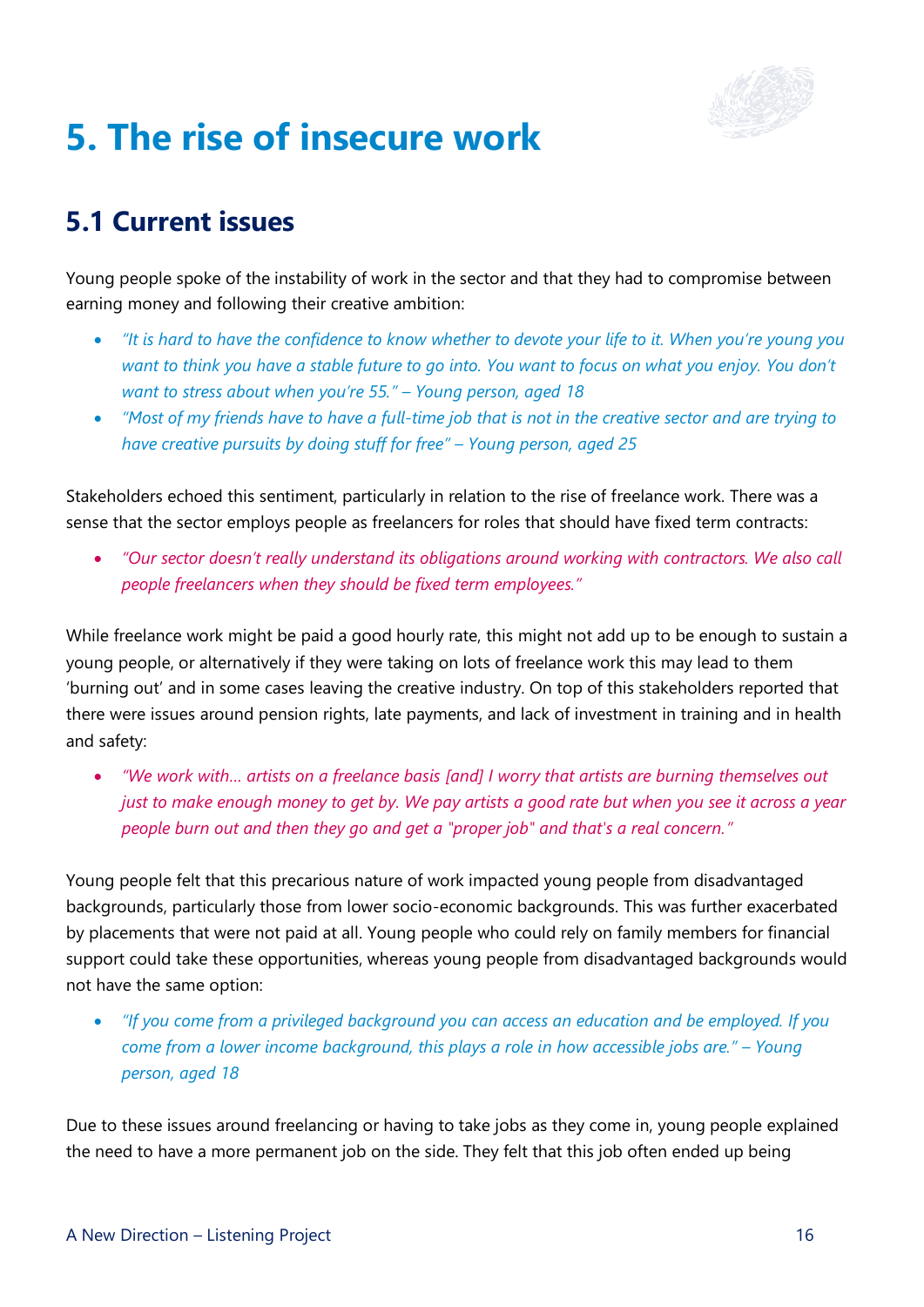

something that was not creative (despite, hoping that it could be), because it was too hard to get a job that aligned with their creative interests and provided stable income:

- *"Even if you take Covid out of the picture, there has always been a concern of financial implications of taking a job in the creative sector; it's competitive, lots of people want to go and do something like acting or film or anything like that, there is only so many spots. Often it doesn't come down to whether you're talented or not, it's just luck. It can be hard money-wise. You have to do other jobs while you are waiting for jobs or even while you're working." Young person – aged 18*
- *"It feels like a necessity to have a part time job. The point of the side job is to get paid and have stability." Young person – aged 18*

#### **5.2 Future of the sector**

Stakeholders reported that freelance work has been growing and will continue to grow in the sector, meaning more jobs may become available on this basis, rather than on fixed term contracts:

• *"Freelancing has been growing for past decade probably. More jobs are moving to freelancing than to be fully employed. I think that trend will continue but [there will be a] dip because of Covid because a lot of people couldn't get work and have left the sector."*

Freelancing was considered to be positive for a number of reasons, including the freedom associated with it, however there were concerns that as freelancing became more common, young people would have less stable work lives and less of a safety net. It was predicted that organisations would have less money (e.g. due to Covid, or reductions in funding) and therefore offer more part time or freelance positions because it is more affordable in the short term than taking on full time employees. There was concern that this would lead to greater insecurity for young people working in the sector:

- *"Freelancing is really positive but there are a number of jobs being done as freelance which shouldn't be. [Organisations] put [jobs] as freelance because it's cheaper for [them] to do it."*
- *"Organisations are going to have less money, [there will be a] move more towards part time working and freelance working because it enables them to be more flexible… whilst that's good in a flexible way, that will create more insecurity."*

#### **5.3 Changes needed and calls to action**

**Mitigate financial instability of work in the creative and cultural sector by campaigning to encourage employers to offer paid experience:** It is important to ensure that young people are paid for their time in a way that provides them with stability. This could be done through supporting initiatives such as the No Free Work campaign started by the Freelancer Club, which asks people not to advertise or apply to unpaid work, or the Living Wage Foundation which is leading the movement to campaign employers to pay living wage, rather than minimum wage. Young people spoke of the concerns of having to work multiple jobs or not being paid enough within the sector to be financially stable: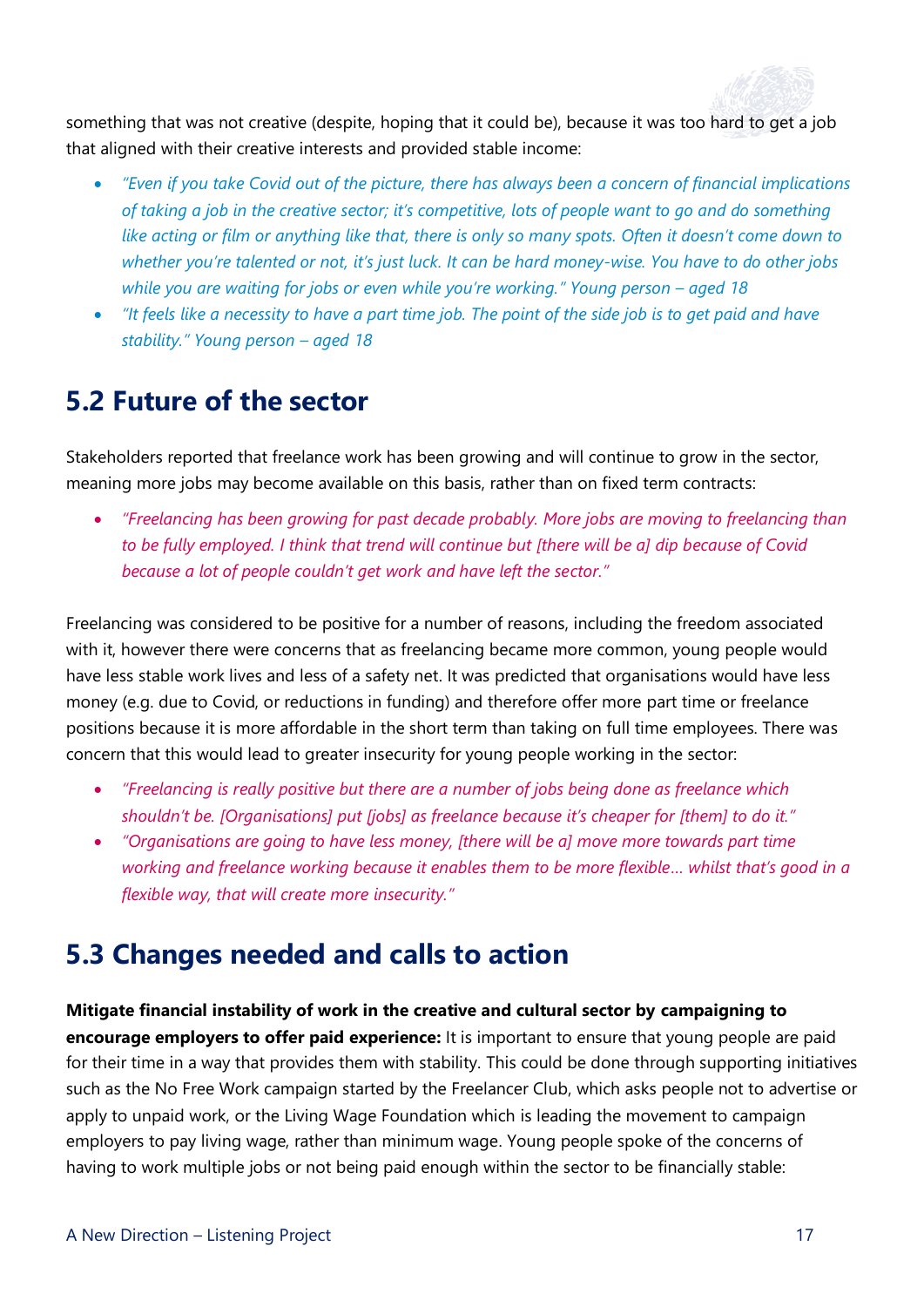

• *"Worries for the future… money… how to finance working in the creative sector or worries about going into the creative sector because of money." – Young person, aged 18*

Young people and stakeholders spoke of the sector taking on young people for unpaid roles, creating both financially insecure work for young people and a non-diverse workforce given many young people are not in a position where they can afford to take on unpaid work:

• *"Paid training experience, not expecting people to intern, but paying them. That's really important from an ethical point of view and we need to address equality, diversity and inclusion; taking away the financial barrier by paying people to take part is key to that."*

Additionally, it is important that work experience placements are well advertised so that young people can easily find out about them, rather than placements being assigned based on pre-existing networks:

• *I had an idea when I was younger that work experience was really important [and that] you could get a placement. It's just not advertised as something workplaces offer. I'm sure places would let you if you went to them but there is no system of finding out where might offer it." – Young person, aged 18*

**Call to action: Youth organisations campaigning to encourage employers to advertise their work experience placements/trial shifts and pay young people for their time for this work to provide them with financial stability**

**Skills support for young people: Business skills**, including time management, were mentioned as particularly important to help young people prepare for work in the sector, especially given the move to more freelance and entrepreneurial work. Time management was considered to be an important part of business skills because of the need to manage multiple jobs at once; without having a fixed time frame each day and week to work in, young people without experience or management skills can struggle:

• *"You need to know about promoting your stuff and how you can make money from it." – Young person, aged 17*

One young person who studied a creative subject with business at university expressed that most of the knowledge and skills they needed when setting up their own business was not gained through university, but rather from learning as they went, demonstrating the lack of applicability of the information being taught. They explained that there was no focus on how to become a freelancer because they expected young people to go into employment:

• *"Being at university and studying business is interesting, but it gives you no life skills… [they] don't teach you about freelance or how to manage yourself as a freelancer" – Young person, aged 25* 

Stakeholders mentioned the importance of working with training providers to deliver freelancer creative business skills training programmes: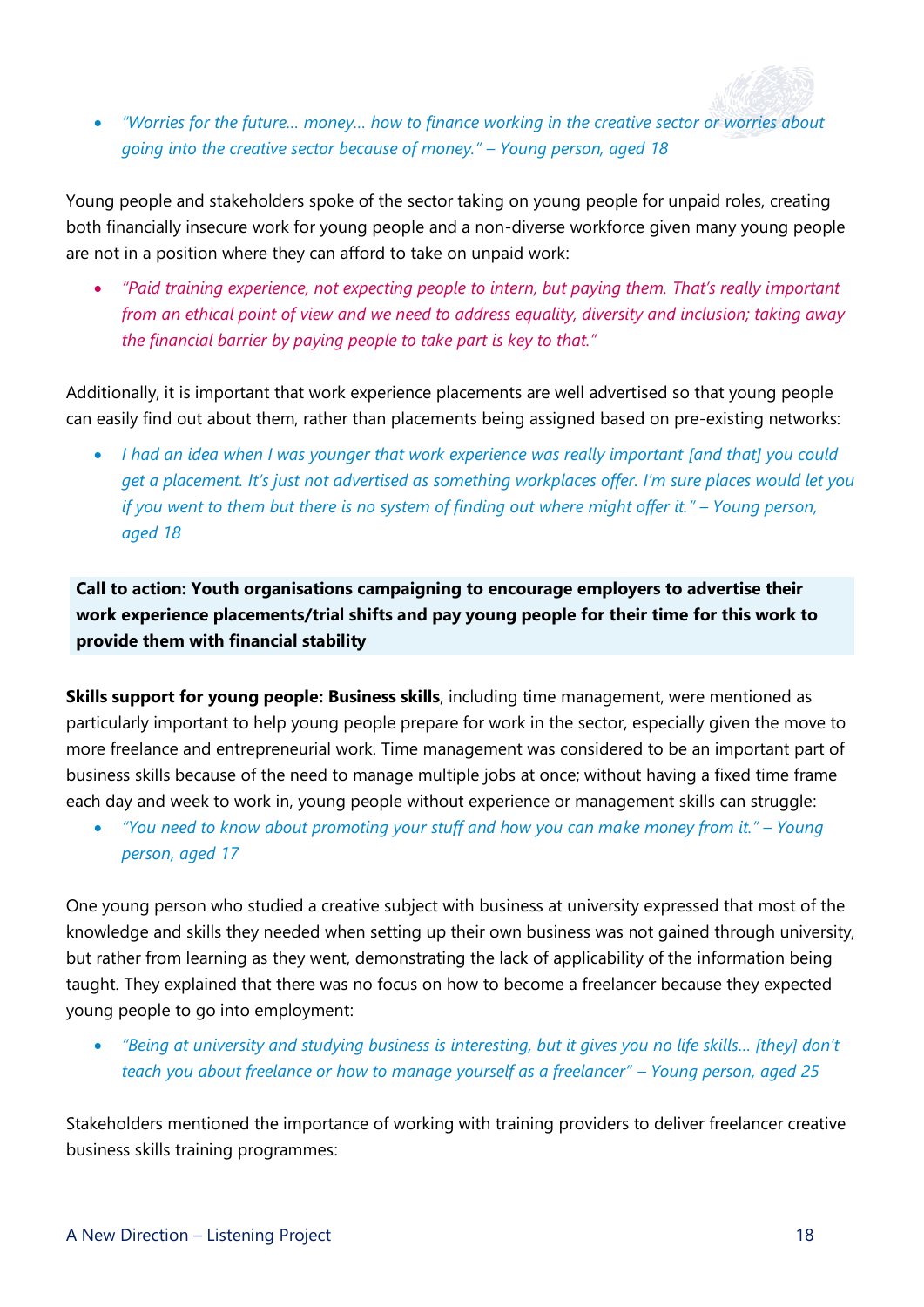

• *"Support on business skills, particularly for freelancers and general creatives. People are taught the creative skills they need but not taught the business skills e.g., negotiation, writing contracts, running [their] own small business. They need to be [taught these]. The pandemic has highlighted a lot of people don't have those skills".*

**Call to action: Providing training on practical creative business skills within creative and cultural training programmes**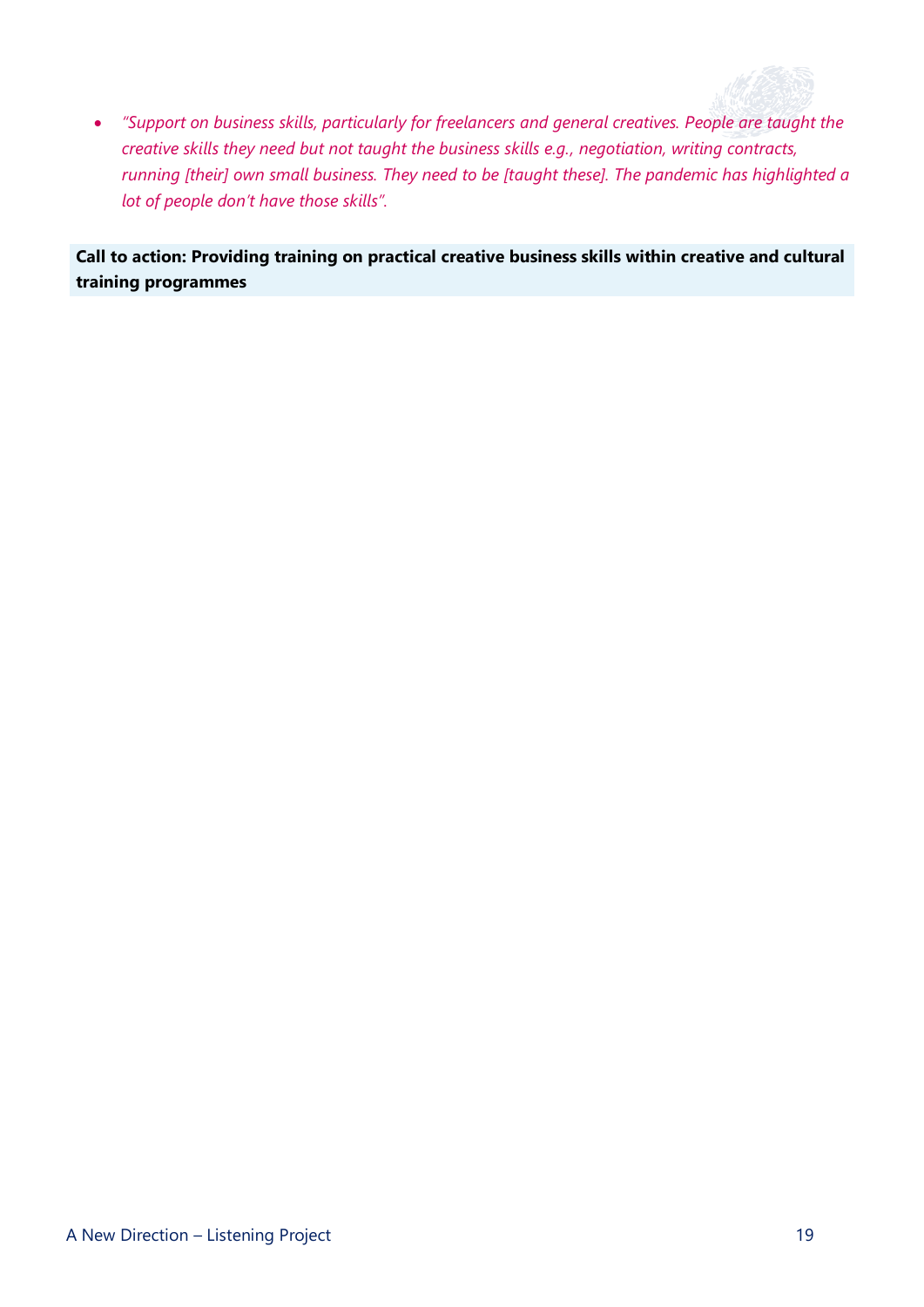

## <span id="page-21-0"></span>**6. Recruitment and diversity**

## **6.1 Current issues**

Both young people and stakeholders reported that the sector relied on **networks and nepotism**, which in turn led to a workforce that was not diverse and made it even harder for young people without connections or the financial backing of their family to enter this world of work:

- *"So much of the sector is run on who you know and who you're linked into, particularly in freelance opportunities, [they're] not advertised, people aren't given a fair opportunity. It's so detrimental to the diversity of the sector."*
- *"A lot of it is nepotism and if it's not nepotism you have to be really lucky." – Young person, aged 25*

Recruitment was also reported often based on **individual preference and personality**, meaning that if an employer liked a potential employee, this was considered more important than their skills or experience. Some stakeholders felt that this led both to a damaging culture in which you had to try to fit in in the workplace, and a lack of diversity as many young people who would make good employees would be rejected early on in application processes:

• *"A good recruit is [considered to be] someone you would want to go to the pub with. [There is a] blokey pub type culture to it, that's part of what needs to change. It's about your attitude to what makes an acceptable colleague. This complete lack of diversity is partly because 'someone you want to go to the pub with' shouldn't be a qualification".*

There were contrasting views amongst stakeholders on the importance of qualifications for recruitment in the sector. Some felt that qualifications could be limiting, were not accessible to all young people and distracted from what was most important; the interest and passion of the young person:

• *"We don't pay that much attention to formal qualifications, but try to nurture qualities… I view her as a person with an interest in music. I don't know if she has qualifications, I don't care."*

Additionally, one stakeholder spoke of the risk of requiring non-creative qualifications, for example, maths and English being requirements to take on creative qualifications, because if young people were not able to pass these requirements it may end up "killing their creativity". This was spoken of as a particular issue for young people with disabilities.

Others felt that qualifications were a leveller, meaning recruitment was not essentially a personality test, but rather gave young people some equal footing. Additionally, some felt that it was important for qualifications to be valued given that young people have often devoted time and energy to achieving them: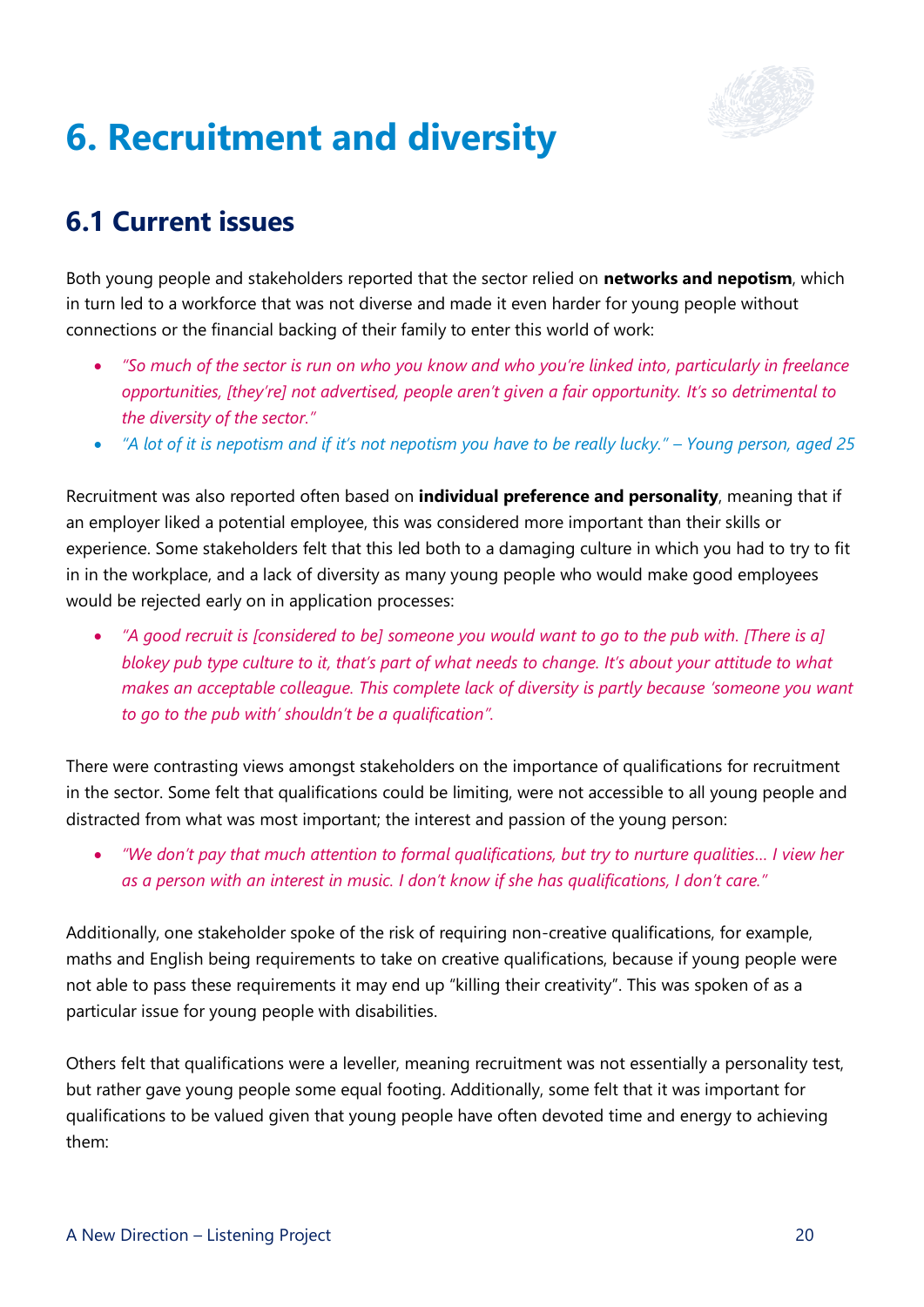

- *[For young people in their] early twenties, a qualification is important if they've been disaffected by education."*
- *"Young people will work really hard, and then when these qualifications are dismissed by employers, they think why am I doing this?"*
- *"Formal qualifications can avoid [recruiting based on personal preference], it doesn't matter what background someone has"*

One stakeholder suggested that employers are **not willing to adapt job roles for people who may need additional support**, particularly for those with special educational needs or disabilities. This lack of flexibility leads to exclusion of some groups of young people, further exacerbating issues around diversity:

• *"Employers don't want to change job roles for people, [for example it is not considered that there may be] certain parts of the job role that you want to do with support."*

Young people highlighted that **competition acted as a particular barrier to recruitment** because they felt that a large number of people applied for the jobs that were advertised. Although one young person explained that this barrier exists across the sector:

- *"It can feel like as a musician there are so many talented people and not enough space in the industry." – Young person, aged 18*
- *"It is difficult business to be in, it is so competitive, in arts or music. The population is growing so much, all fields are becoming really competitive, it is hard to make an income." - Young person, aged 18*

#### **6.2 Future of the sector**

Stakeholders expressed concern that immediate action was necessary to tackle the lack of diversity in the sector or it would be set to continue. Without interventions, there is no reason to think the systems currently in place would shift, leading to a sector even further compounded by nepotism and lack of diversity. One stakeholder explained that current **programmes focusing on increasing diversity** with the sector, were **not doing enough** meaning young people were missing out on opportunities that would be important to their future:

• *"Lots of development and money, but still not seeing the sorts of young people that I work with getting opportunities. It's who you know, the opportunities are not advertised, you just hear of something."*

### **6.3 Changes needed and calls to action**

**Create and advertise entry level jobs for young people that do not require previous work experience:** Young people and stakeholders expressed the issue around entry level jobs or education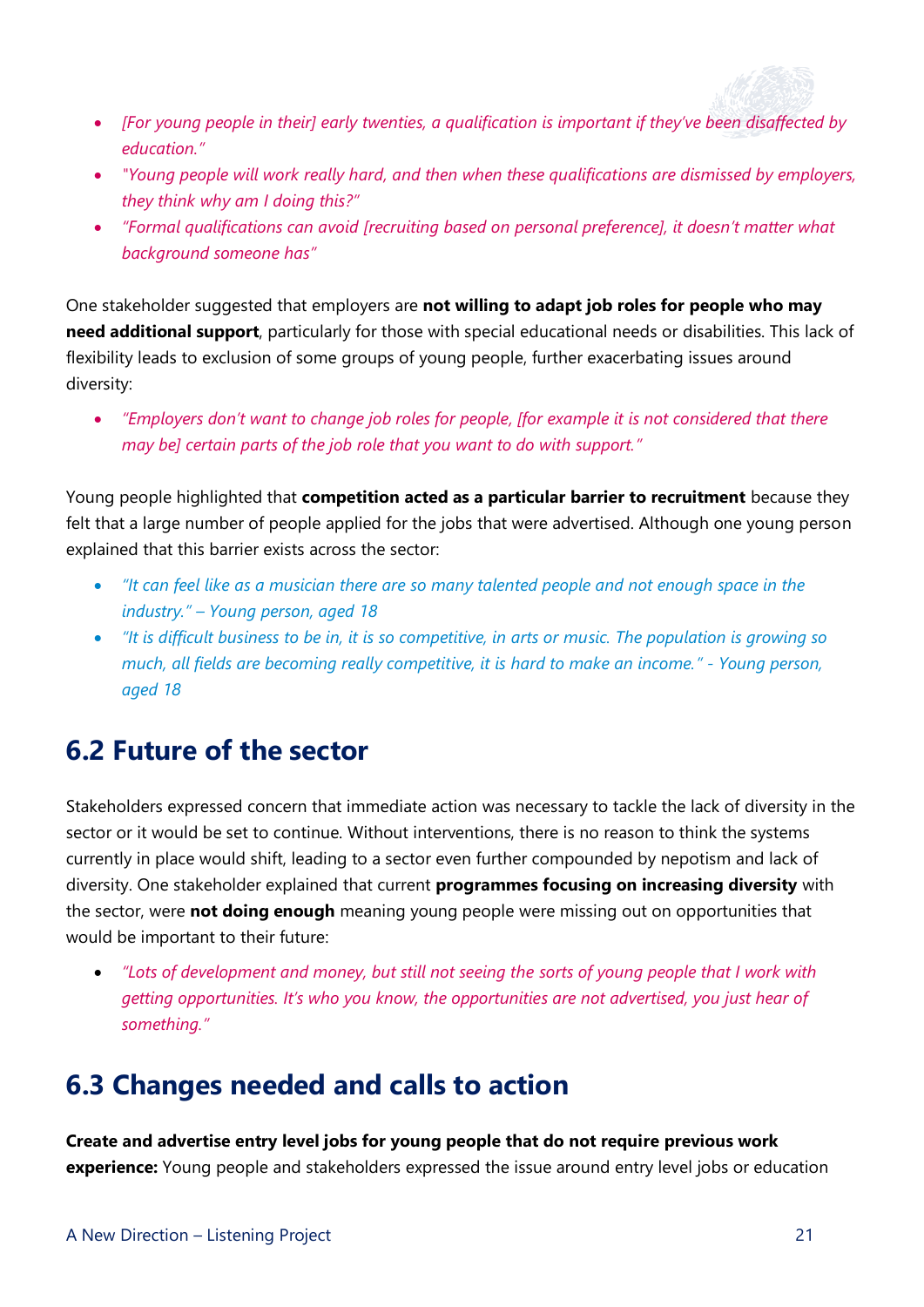

and training courses requiring or expecting experience, despite young people not being able to easily access these experiences, often due to issues mentioned above including networking, lack of advertising of experiences and unpaid experiences:

- *"It feels like there is a barrier of experience. It feels as though some [university courses] are looking for more experience than others." – Young person, aged 18*
- *"Not just a Covid thing, there was already a sense that the arts sector was a really tough work environment and that you had really overqualified people doing really menial work. It was really hard to even get an entry level position. Everything closing has just massively amplified that. [It's] the final push to push people away from those kinds of jobs." – Young person, aged 23*

To mitigate this, there is a need to support young people in gaining experience, as well as campaigning to change the requirement for experience. To support young people in gaining experience, it is key to help them take the first step on their creative journey. **Creative organisations can effectively do this by offering platforms for young people to take part in the sector for the first time**, for example to create their first podcast, produce their first EP, run their first event of perform their first virtual show.

It is also important to remove the requirement for experience to make work more accessible for young people:

• *"A blueprint for the future… Barriers that young people access to the music industry [include] nepotism and unpaid internships. From that we launched a fund… [for] industry organisations to create these entry level roles for 18-25 year olds."*

It was felt that changing the requirements around entry level jobs would also lead to a more diverse workforce because these jobs would become available to people without prior experience and allow them to begin a career journey within the sector. One stakeholder mentioned the importance of supporting people on Universal Credit into work in the sector:

• *"There are plenty of entry level jobs that people on Universal Credit could access and provide a long and good career."*

**Call to action: Supporting young people to take the first step in gaining experience in the sector and campaigning to encourage employers to create and advertise entry level jobs for young people that do not require previous experience**

**Increase diversity by targeting funding at specific programmes for specific groups:** Lack of diversity within the sector was often mentioned as a problem, and in some cases was thought to act as a barrier for young people to entering the sector. It was felt if sufficient work was done in improving diversity, that a different culture within the sector could emerge in the long term:

• *"The sector needs to change how it recruits so it can change who it recruits."*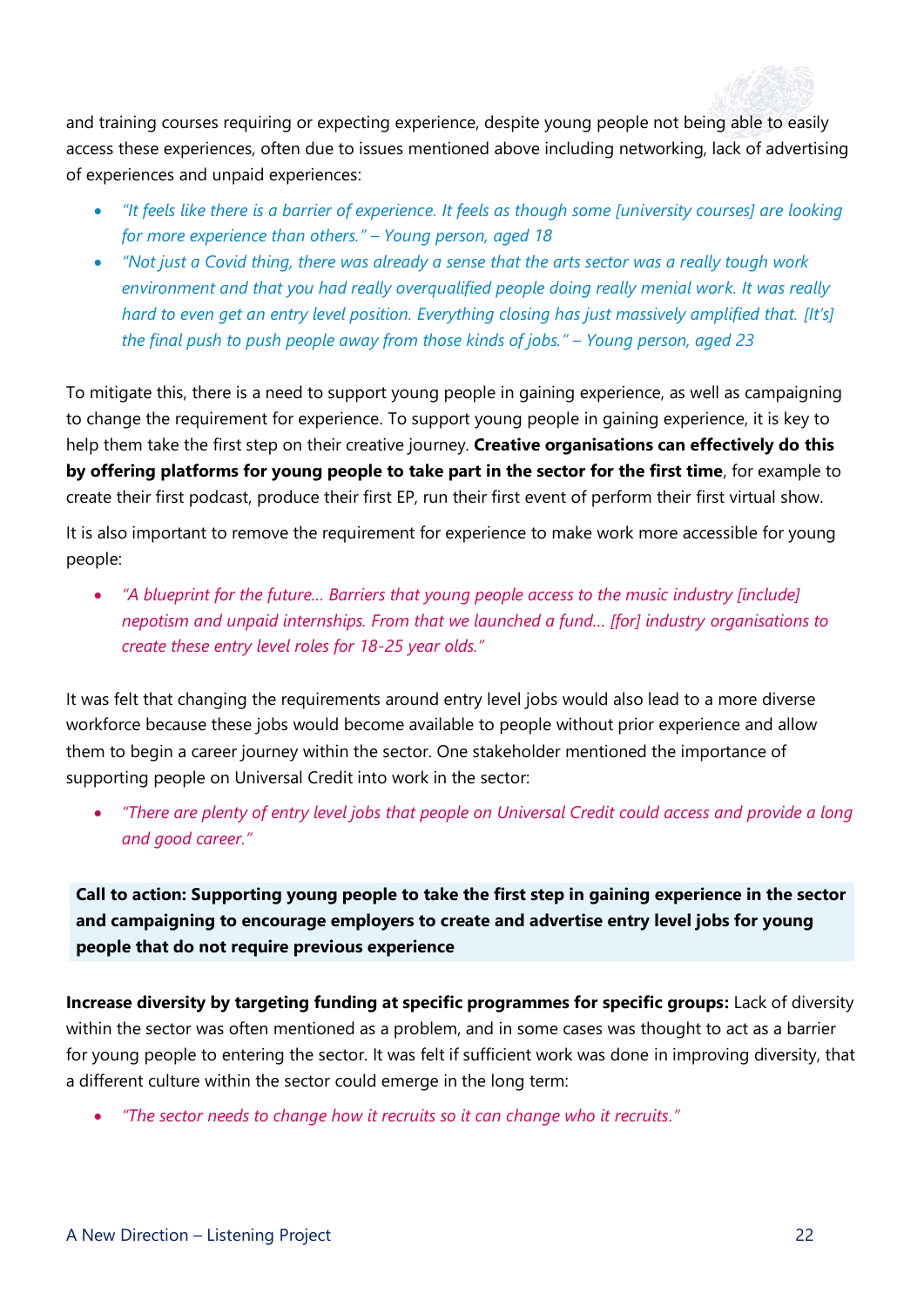

Stakeholders suggested various methods that could be used to tackle the lack of diversity within the sector, all of which focused on targeting specific groups of young people. The importance of using training and skills interventions was also raised as an important element of improving diversity within and access routes into the sector and continuing to grow creative and cultural industries:

• *"Diversity is rubbish. People have been trying to improve it but it's been rubbish. Training and skills interventions are a good way to [change] that."*

Other suggestions included funding targeted job creation programmes, mentoring schemes, programmes leading to qualifications (especially for young people not in employment, education or training), improved advertisement of opportunities within Job Centres:

• *"[There is] a lot of need to open up the workplace and make it more accessible people through funding specific programmes that work to increases diversity in different parts of the sector".*

**Call to action: Developing training and skills initiatives and programmes that target specific groups of young people to tackle the issue of diversity within the creative and cultural sector**

**Value qualifications and skills alongside each other:** Despite differences in opinion on the importance of qualifications, there was acknowledgement that a recruitment system based entirely on qualifications, or that entirely disregarded qualifications would end up leaving some young people out. There was recognition that recruiting based on skills or qualities could turn into recruiting based on whether an employee felt they might get on with a potential employee, leading back to the original issues with recruitment that young people currently face within the sector.

There was a call for **job recruitment to focus on skills** rather than just qualifications, and for education and training qualifications e.g. degrees, to focus more on applied skills, rather than just knowledge:

• *"Jobs shouldn't just hone in on specific things like degrees, they should think about skills. There is a discrepancy between university and a job; university gives you skills in a subject but doesn't always harness your existing skills or help you market yourself." – Young person, aged 15*

**Call to action: Encouraging employers to enable multiple routes into careers in the sector through valuing a range of qualifications, skills and experience and reflecting this in job requirements**

**Improve access to networks and mentors:** Networks were repeatedly mentioned as one of the biggest issues for young people in trying to access work within the sector:

• *"Getting into the industry, it is about who you know. If you don't have those connections, it is very hard to get in there. You need to have institutions in schools so people can get into the industry more easily." – Young person, aged 16*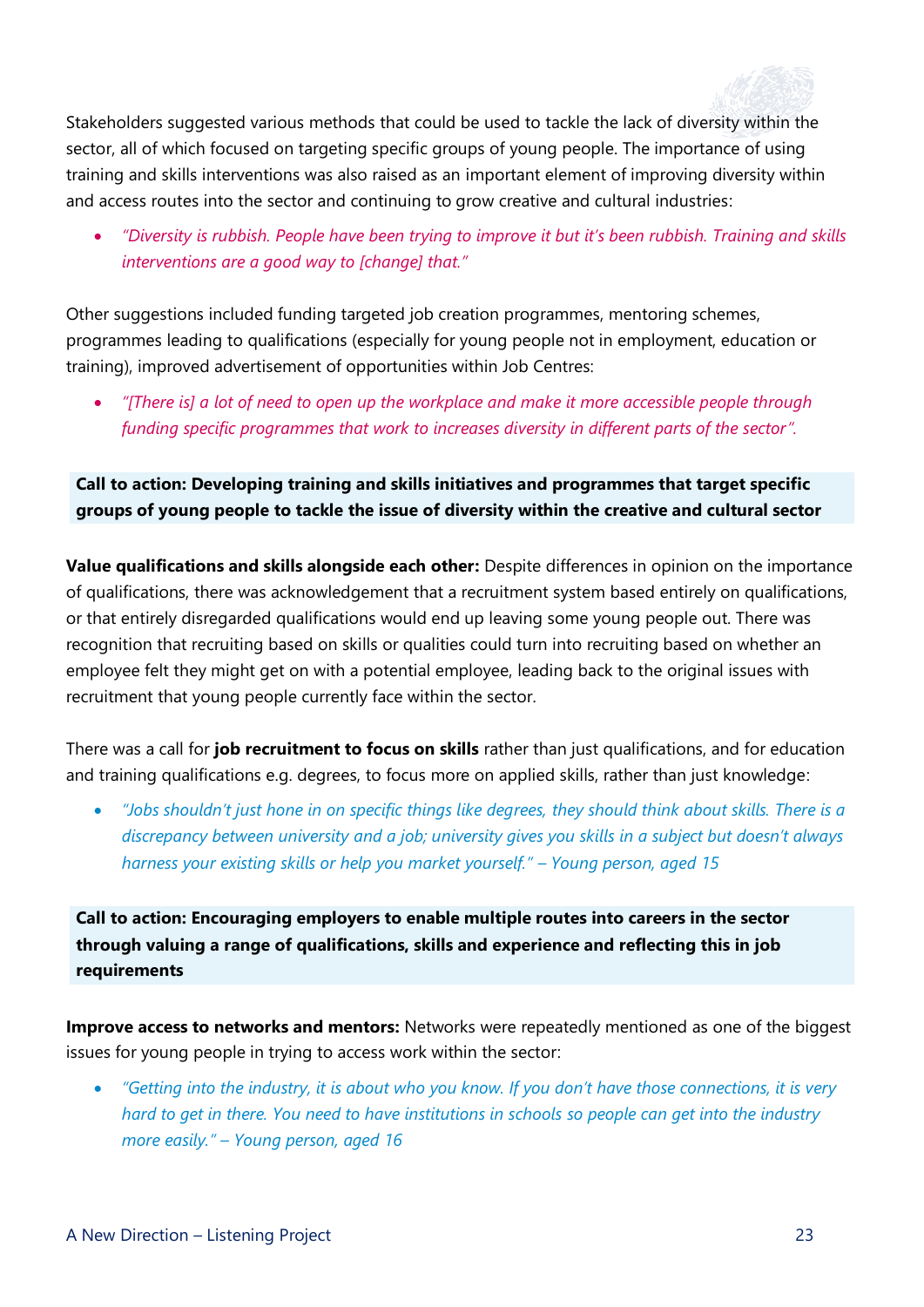• *"In terms of support I've had zero. I don't know anyone in the industry. I didn't have a way in. I felt lost, I didn't know what to do" – Young person, aged 25*

To help young people develop their networks and to prepare them for work within the sector, mentors are key. Mentors can pass on information about skills and experience needed to thrive in the sector, introduce young people into networks and share opportunities with them:

• *"Networks is absolutely a key one and there is definitely space for organisations to run more networks and invest in networks and open those networks out. Not about bringing other people's networks down but giving other people space and the keys to those networks."*

Successful mentoring could include the provision of informal advice and creating spaces where young people can easily reach out with a question, particularly during the pandemic where they might feel more confused about decisions or pathways or have queries such as how to do a job interview online. Young people expressed that mentors would be useful when completing education, training or employment applications and stakeholders suggested that mentors would be useful to provide advice on freelancing work. To ensure that interaction with mentors is actively engaging for young people, one stakeholder spoke of the importance of collaboration between schools, career leads and external organisations:

• *"How it will work – collaboration. Schools need to support their career leads and their career leads need to actively work harder to bring in externals, externals need to work harder to make it interesting."* 

#### **Call to action: Through schools and youth organisations, connecting young people with mentors to support them with their journey into the creative and cultural sector**

Collaborating with creative and cultural organisations, creative youth organisations, and creative employability organisations to provide mentoring will enable young people to access existing networks which in turn will make work more accessible for them. Networks can be used in a positive light to engage young people and open up opportunities for them, but it is important that these networks are equitable and do not rely on exclusive connections. Supporting creative networks that are open and encourage young people who do not have prior connections in the sector to participate is key for this.

#### **Call to action: Establishing and supporting creative networks that are open to young people and actively encourage participation**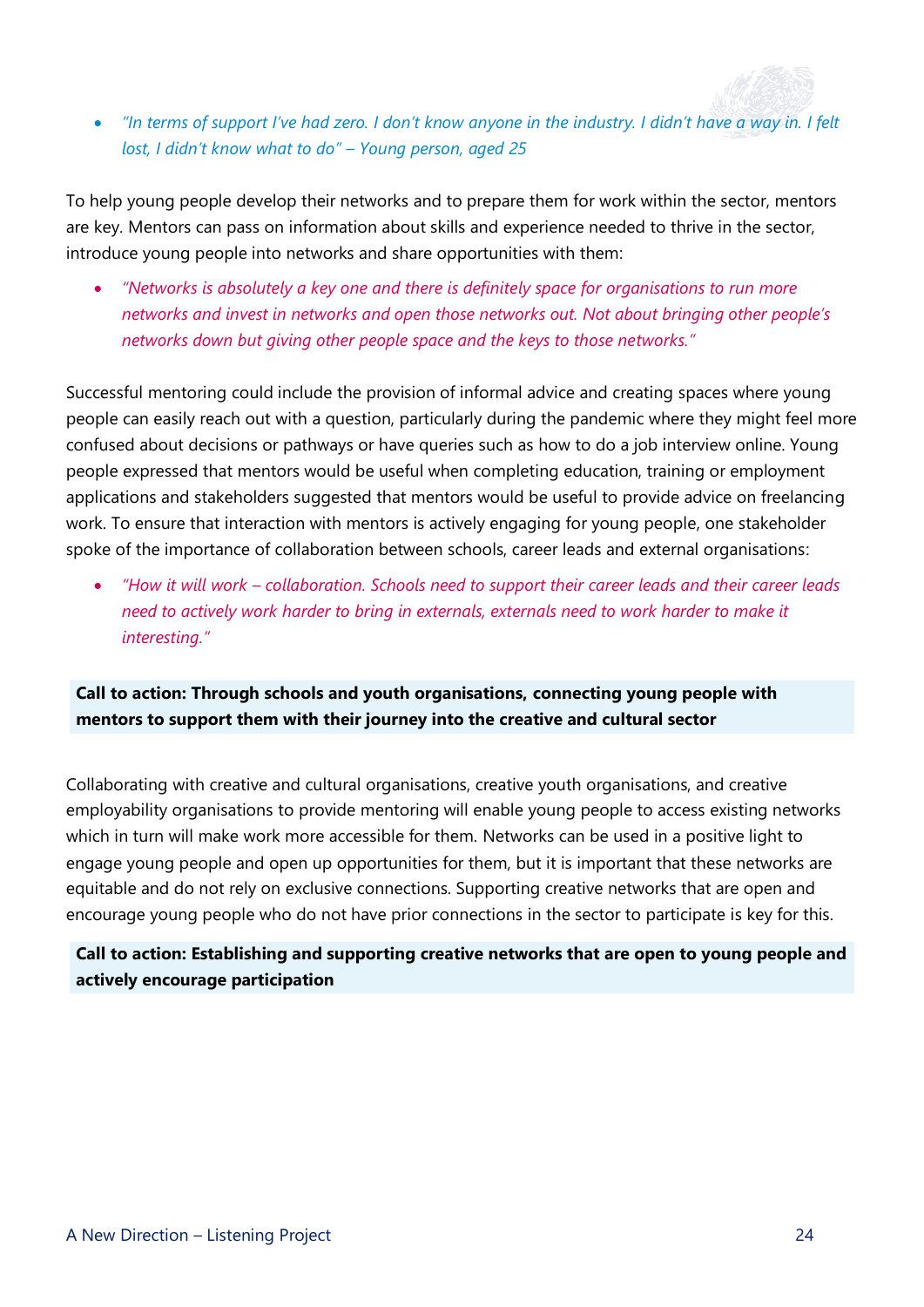## <span id="page-26-0"></span>**7. Types of jobs available in the sector**

### **7.1 Current issues**

There is a lack of knowledge of the types of jobs available for young people in the sector. In particular, the sector is dependent upon a host of non-creative occupations, however these are often not talked about meaning both young people do not know about these jobs, and that these jobs are undersubscribed:

• *"Young people don't really know what jobs are available in the sector. [For example, on a] film set you know so many different people with so many different skills. [We need to] work to advertise what those jobs are… to show to young people in schools these are the kind of jobs that are available and how you get them e.g. runner, cooks, security, lawyers, make up."*

#### **7.2 Future of the sector**

**Availability of jobs dependent on funding:** Where the government chooses to place its funding and focus its support will impact the types of jobs available in the sector. One stakeholder gave the screen industry as an example of this, explaining that the tax relief that the government put in place meant that large screen organisations would choose to base themselves in the UK, which has in turn grown the sector and the number of jobs available. It was also commented on that the government's levelling up agenda may lead to the focus on the sector moving away from London. This was recognised as a potential positive, however also concern because:

• *"London is the engine for the creative and cultural industry… [the levelling up agenda] might mean a level down to London."*

**The climate crisis:** Stakeholders expressed the climate crisis was a factor that would have a strong impact of the type of work available within the sector in the future. As there is a necessity to reduce carbon emissions, it was felt that business models would change. This was particularly mentioned in relation to fashion, an industry which is one of the biggest contributors to the carbon emissions. Predictions of how work might change included a shift to working more locally with emphasis on community and culture, an increase in organisations that are recycling, repurposing and reselling, and a move away from big brands holding power. It was felt that young people would be driving this shift, and therefore feel a sense of ownership over the sector as it transitions in this way:

- *"[There will be a] real implosion coming back to local, community and own cultural heritage and [a change in] perspective on how you look and what you wear and how you look after what you wear."*
- *"There will be more ownership for young people in driving their own world. There will be a revolution in that sense because we as adults haven't done enough. Supporting them to deliver that change is key."*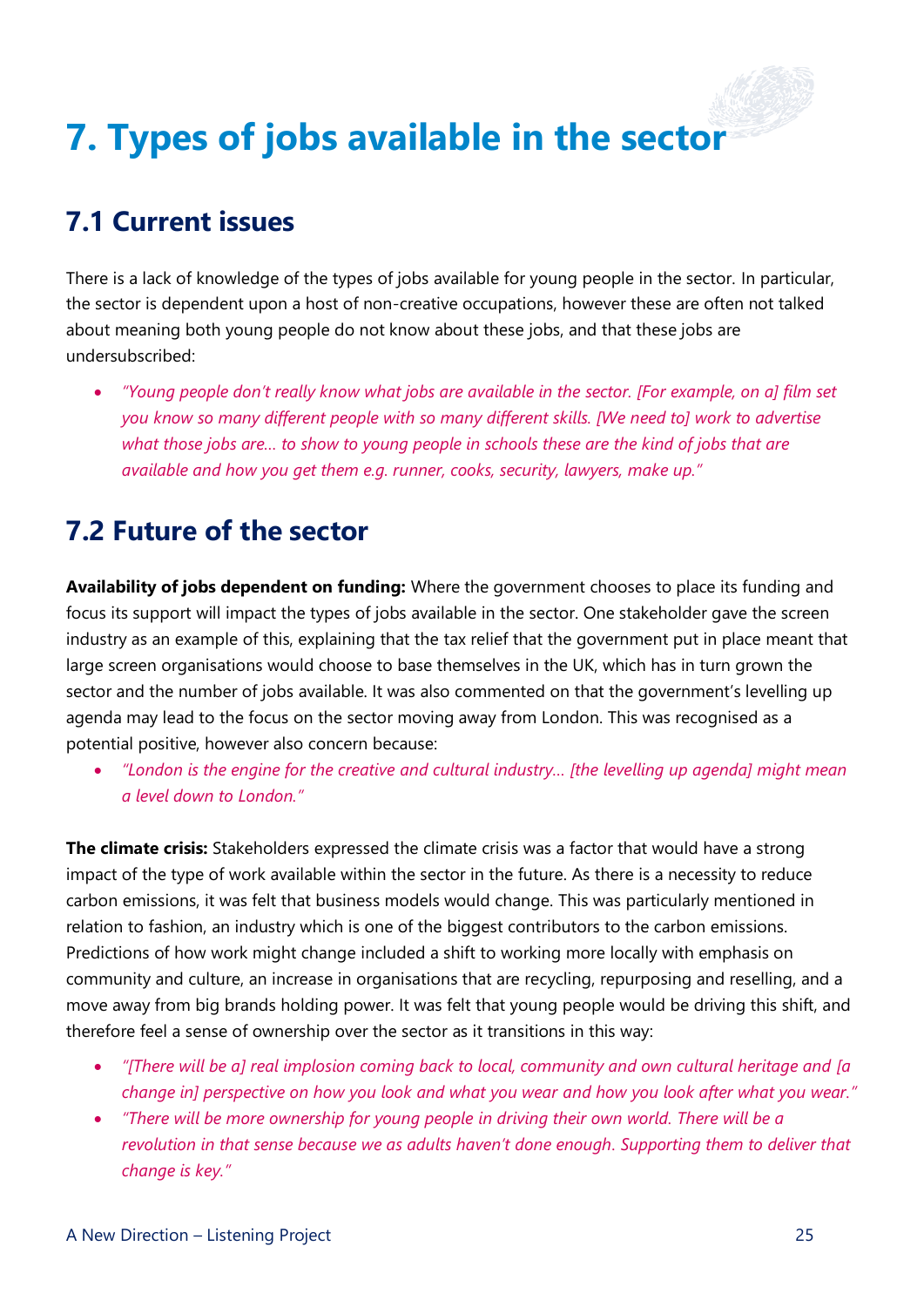

#### **7.3 Changes needed and calls to action**

**Raise awareness of the range of jobs in the sector:** Within careers support for creative and cultural careers it is important to raise awareness amongst young people of the types of work (creative and noncreative) that are realistically available across the sector, and in particular the types of jobs accessible for young people. Raising awareness of non-creative jobs and attributing value to them will help young people feel more able to enter the sector and will help to tackle some of the issues around lack of staff for certain roles. Stakeholders felt it would be beneficial for young people to learn about these types of roles from a young age, to ensure that they aren't hearing about them for the first time as they enter the world of work:

- *"Aspiring to be an awesome administrator, fundraiser, front of house etc. These are absolutely essential and should not be dulled down as career occupations."*
- *"Need to help young people understand where the real jobs are in our sector. In the education system [we are] trying to progress young people into specific sections of our sector e.g. applied arts. We don't realistically need to train lots more people in acting, dancing or the applied visual arts etc.*  We do need and have for ten years to train people in off stage technical and production crafts (e.g. *props, costume, make up, prosthetics, lighting, sound, stage, set construction)."*

Additionally, stakeholders spoke of the importance of changing the narrative from having a linear career or a "job for life", to one that was focused on portfolio working and freelancing. It was felt this is a much more realistic sense of what young people will be doing in their future if they go on to work in the sector:

• *"It's about demystifying what jobs there are and what skills you need for them. It's not that clear cut anymore, not like you've got a job for life. It's much more about portfolio working now, things are different and continue to change, it's hard to get a foot in the door but having experience and running your own stuff is really beneficial for young people to develop their skills."*

**Call to Action: Through careers support at school or in youth organisations, raising awareness of the range of jobs available to young people within the creative and cultural sector, including non-creative jobs**

**Offer relevant work experience options for young people:** Positively, stakeholders spoke of the Gatsby Benchmarks, which were leading to a better relationship between schools and industry and exposing young people to the world of work. There was a feeling that the direct encounters with industry required by the benchmarks would help young people who otherwise might not think of entering the sector to consider it as an option, with one stakeholder describing these engagements as "life affirming" for some young people:

• *"We want to see reaching out to those who wouldn't normally see our sector as a valid route and help support their education to get into that sector so we do believe very strongly in getting that*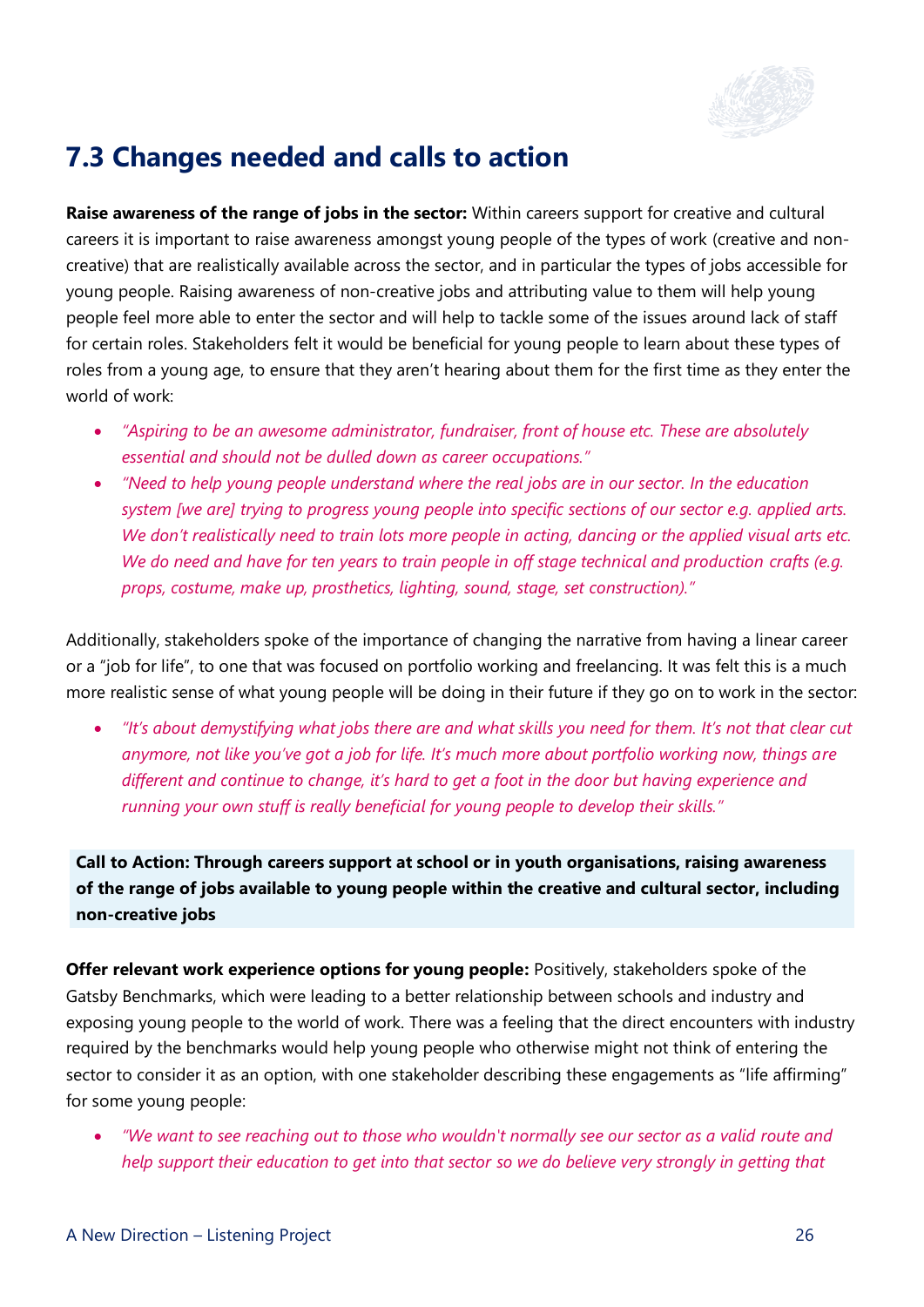*kind of career education into schools and areas where there is greater disadvantage e.g. free school meals, pupil premium etc."*

However, young people spoke of the concern that whilst schools may offer work experience placements, these are often not targeted at young people with interests in the sector. Therefore, it is important that schools offer placements that are aimed specifically at these young people:

• *"Even if schools were offering work experience, it feels like it was for medicine and law, [there's] not as much of an emphasis on creative industries." – Young person – aged 17*

<span id="page-28-0"></span>**Call to Action: Offering work experience placements that are relevant to the specific interests of young people so that they can try out different types of jobs and gain experience of working in the sector and encouraging employers to offer entry level jobs that include training and support to improve access for young people without experience**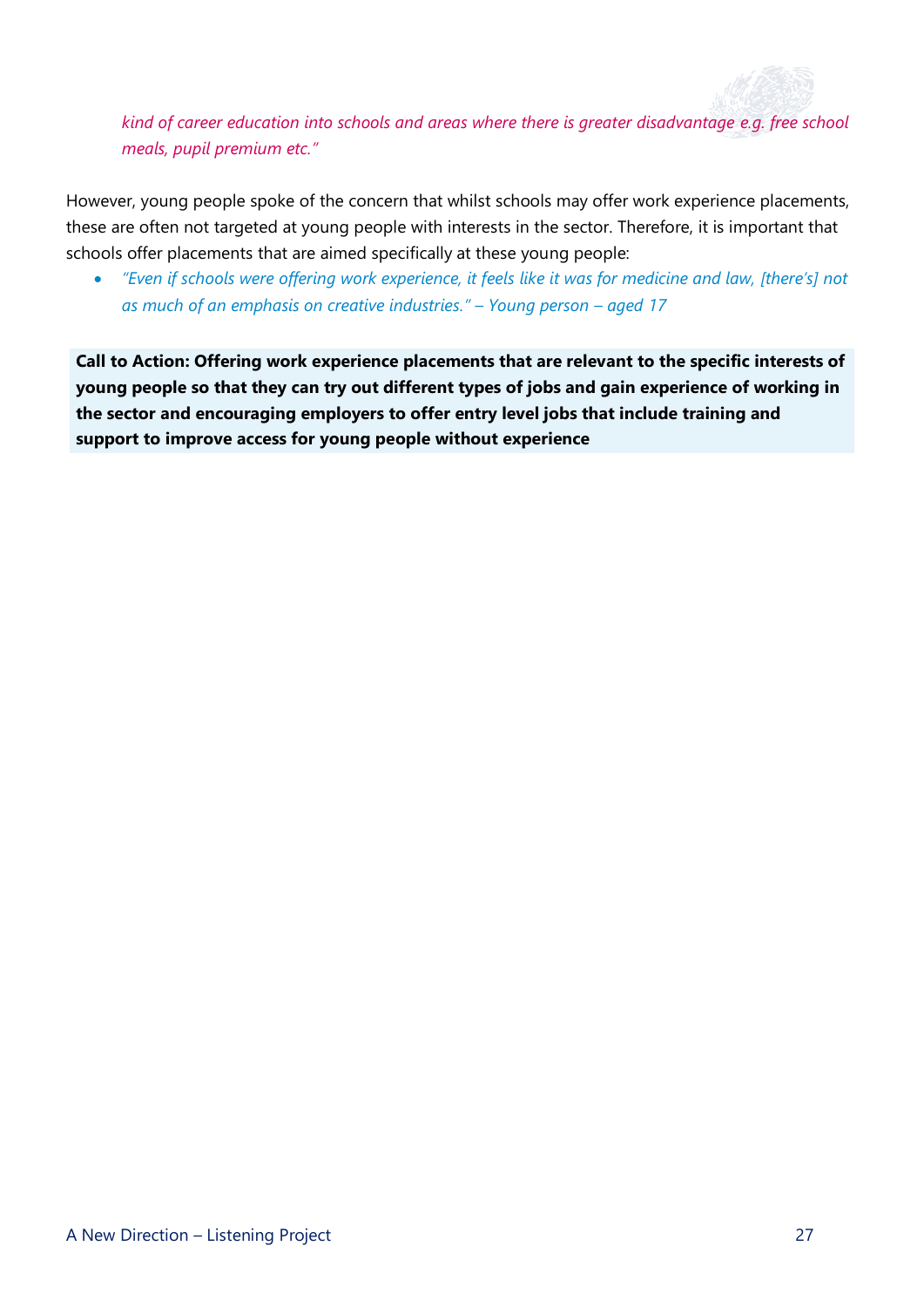

## **8. Support for young people**

### **8.1 Current issues**

**Negative perceptions of the sector:** There is a negative perception of working in the sector and that this pathway was often not valued by school or family members, creating barriers and challenges for young people including:

- It is harder to find advice e.g. at school, because careers support is not targeted towards the creative and cultural sector
- Having to prove to others e.g. family members or teachers that it is a worthwhile pathway adding to the pressure of looking at other careers
	- o *"Family can be one [a barrier]. Families or parents might oppose it" – Young person, aged 18*
	- o *"A lot of my family put more importance on careers in STEM." – Young person, aged 15*
- Being in a creative and cultural pathway 'pigeonholes' young people and stops them from being able to do other things
	- o *"[I was told] if you do a degree in music, it would narrow [my] options. [I] needed to decide whether to go down this really narrow route and then have the perception that I can only do music for the rest of my life. [There's] a perception that if you are a creative you are only a creative, there is an idea that you couldn't then go and do law or biology." – Young person, aged 18*

Lack of support in school: Young people spoke of the need for serious change in creative and cultural career support at school because they felt that lack of support was a barrier to entering the sector:

• *"The most glaringly obvious thing is most of the people who are interested in creative [work] did not feel looked after by school, individually [by staff members] or by the system." – Young person, aged 18*

For example, stakeholders felt that careers advice in schools was often not specific enough to showcase the different routes that a young person might take in the sector or the variety of roles they may be able to take up:

• *"Within the theatre industry there are so many different issues within each segment [and amongst different] role types. [For example,] people trying to get into the industry as a performer has completely different barriers and routes to a technician".*

Young people spoke of having to look for information themselves by looking online or reaching out to people who might be able to help them:

• *"It is so important that young people get experience in creative industries, schools don't advertise this pathway, it is always about being a doctor or lawyer. This [creative pathway] should also be*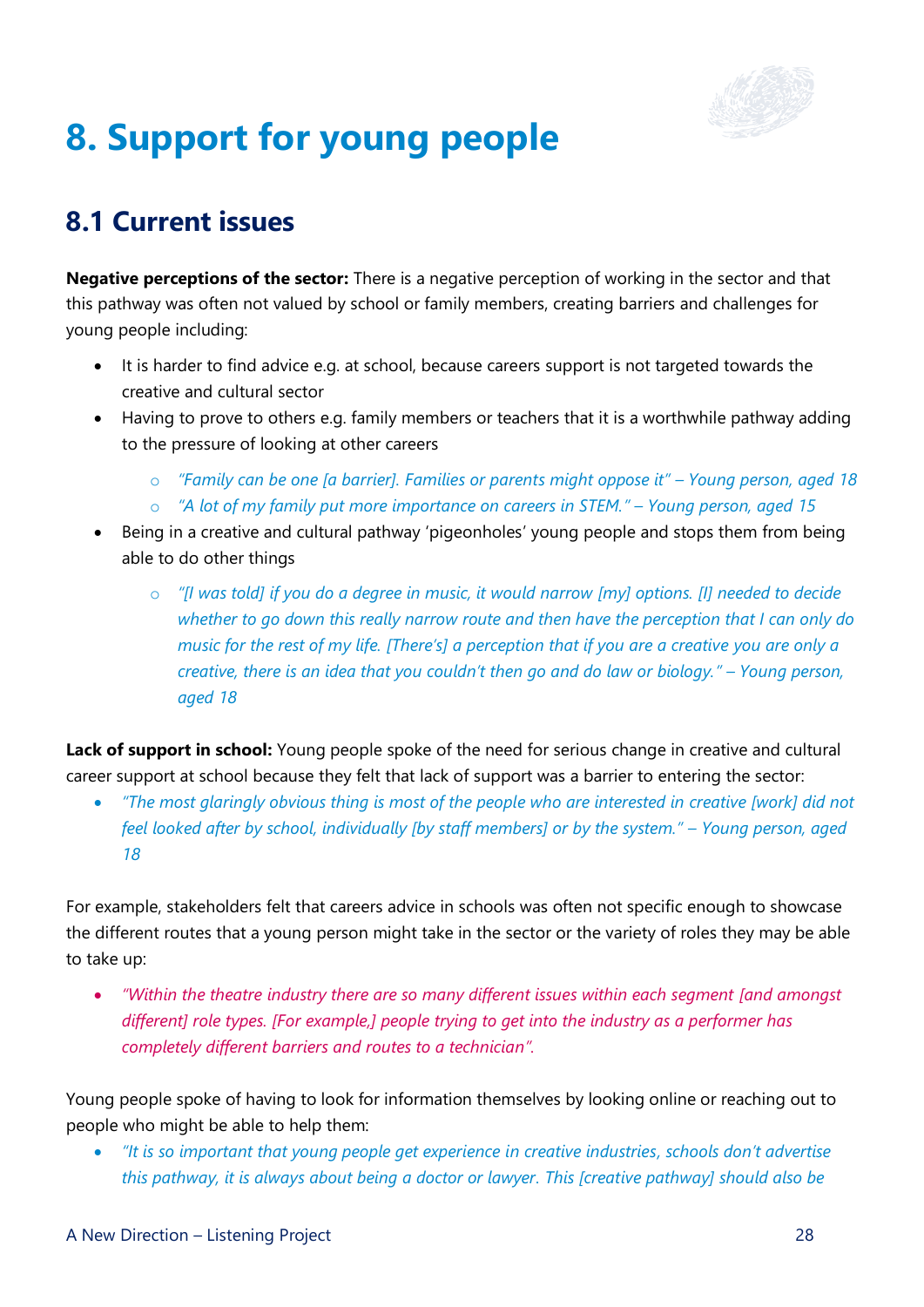*projected for young people. I have had to find all the opportunities I've had myself." – Young person, aged 16*

### **8.2 Future of the sector**

A wide range of skills are important for young people to thrive in the sector in the future, including both 'soft' and 'hard' skills:

| Soft skills                                                                                                                                                                                                                                                                                     | <b>Hard skills</b>                                                                                                                                                                                                                                                                                                                                                                                         |
|-------------------------------------------------------------------------------------------------------------------------------------------------------------------------------------------------------------------------------------------------------------------------------------------------|------------------------------------------------------------------------------------------------------------------------------------------------------------------------------------------------------------------------------------------------------------------------------------------------------------------------------------------------------------------------------------------------------------|
| Curiosity<br>$\bullet$<br>Risk taking<br>$\bullet$<br>Being critical<br>$\bullet$<br>Active listening<br>Personable<br>$\bullet$<br>Communicative<br>$\bullet$<br>Flexibility<br>$\bullet$<br>Collaboration and ability to work with<br>$\bullet$<br>others<br>Enthusiasm<br>Proactive attitude | Digital and technological skills<br>$\bullet$<br>Social media skills<br>$\bullet$<br>Entrepreneurship<br>$\bullet$<br><b>Business skills</b><br>$\bullet$<br>Operational skills<br>Technical skills (specific to certain roles<br>$\bullet$<br>within the sector)<br>Responding to job applications<br>$\bullet$<br>How to apply learning from education<br>$\bullet$<br>and training in the world of work |

Stakeholders also spoke of the **importance of young people recognising their skills as skills**, even if they do not have an external qualification, and making sure they put these things on their CVs or in applications. One stakeholder explained that due to the pandemic, young people were no longer accessing typical experience in the world of work and so were having to find their own experiences:

• *"What are young people doing now? For example, pimping trainers [e.g. painting on old trainers to resell as a way to make money], entrepreneurship, using social media to sell, having a local market stall. [They're getting] that kind of experience and [it's about young people] recognising that that kind of experience should go on your CV."*

If sufficient support e.g., from schools or youth organisations is not provided, young people will struggle to attain these skills and as a result will not be prepared to work in the sector. This could lead to a future workforce that is not ready for or equipped to deal with the changes that are expected in the creative and cultural sector.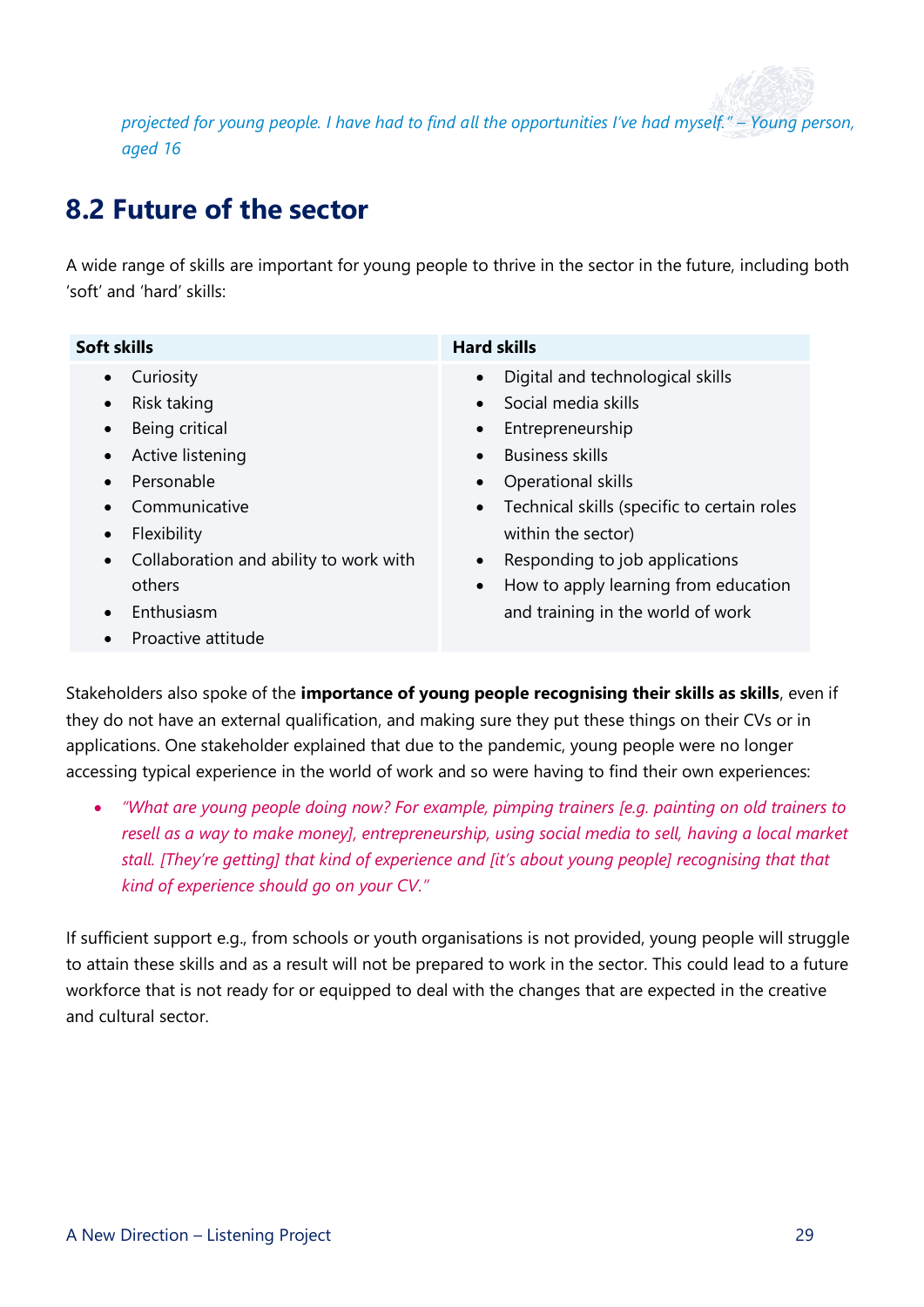

#### **8.3 Changes needed and calls to action**

**Change attitudes in schools and amongst young people and staff:** Changing attitudes about creative and cultural careers was felt to be an important first step in providing effective support for young people. Opinions of the sector as not as valuable meant some young people would not even consider it as a potential career path, immediately limiting the number and type of young people who might begin a journey into this sector:

• *"It really depends on each school [and] what their attitude and view is on the sector. There's something nationally about how society views these things, and parents and carers. People view it just as a bit of fun."*

To ensure that more young people were able to consider the sector as a potential career option, stakeholders felt attitudes had to change and myths about the creative sector, for example that it is not possible to be well paid, had to be dismissed. It is also important to highlight the positives of the sector to change attitudes, for example by highlighting the growth of the sector, it's contribution to the economy, and the range of jobs that it offers:

• *"For me overall, regardless of when interventions take place, the biggest task is myth busting around what it means to work on our sector."*

Where young people had received support from a school staff member to pursue creative higher education or careers, this was often dependent on the interest or enthusiasm of an individual teacher. To improve equity of access to support, schools can develop resources, systems and guidance alongside encouraging a culture where creative careers are valued:

- *"I knew I wanted to do something artistic and creative, I did my own research using the internet and asking people. I got information from my film teacher; I would email her with every question I had. Not every teacher is the same, I think I'm just lucky! In the past, during my GCSEs, [I had an] art teacher who understood the way I worked, but she left and that was hard." – Young person, aged 17*
- *"How does information reach schools? If a teacher is interested, they contact you, not the career lead or the headteacher. That teacher leaves and the school hasn't got a clue. Systems that aren't reliant on one person is key."*

**Call to Action: Changing attitudes in school amongst staff so that young people are provided with better creative engagement and careers advice at school that is embedded and not dependent on the interests of individual staff members**

**Offer support for pathways other than university:** Young people spoke of the need for them to carry out independent research, typically online, to figure out what they would want to do after finishing school because their schools were lacking in advice on how to enter the sector: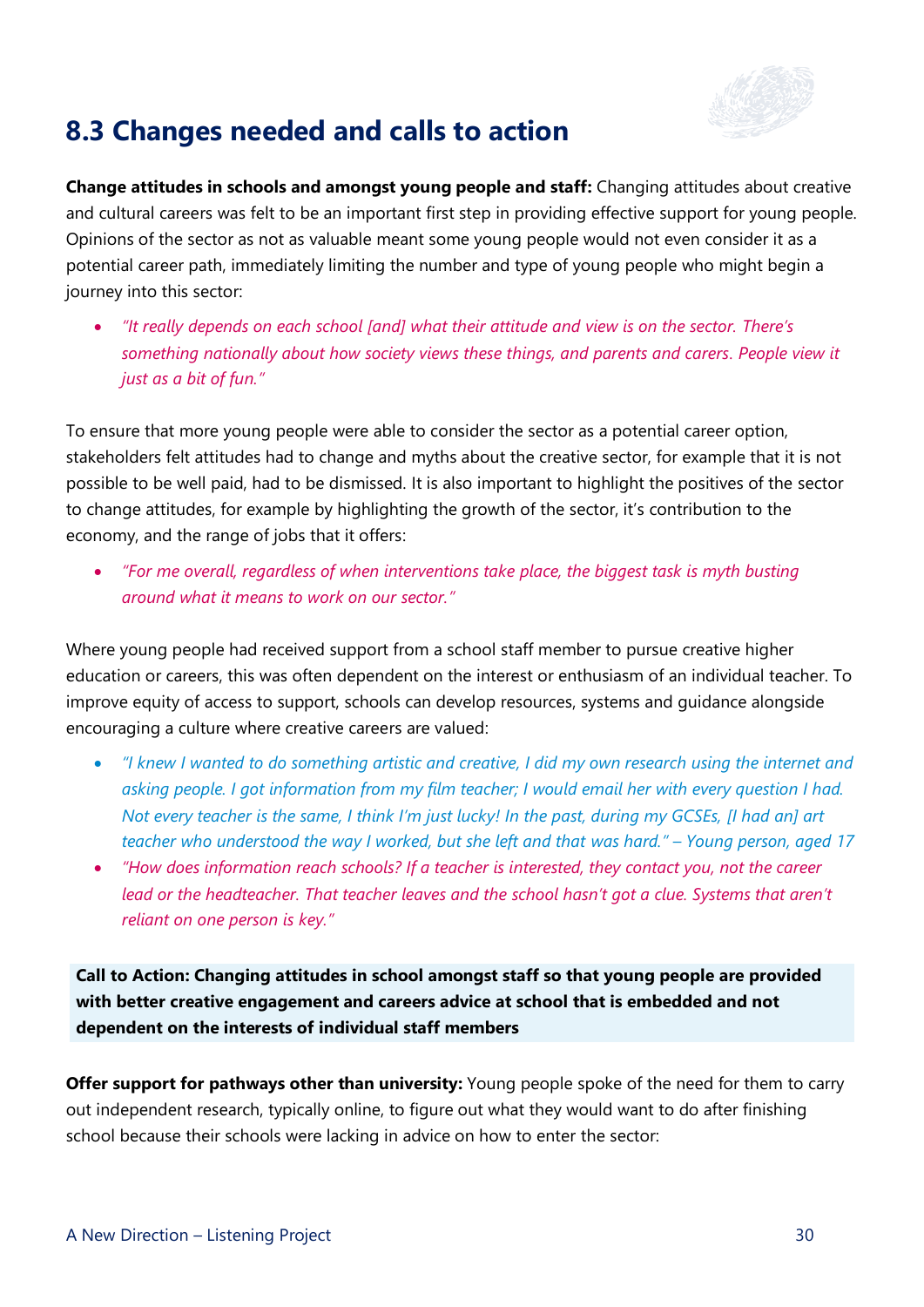

- *"My school haven't been great with university, they have just said 'apply. We are so lucky to have the internet, you can find everything about university, youth groups [and] career opportunities." – Young person, aged 18*
- *"[It's been] lots of individual work, it takes time away from school but it is also super important. It feels like it should be easier." – Young person, aged 18*

Some young people spoke of the lack of support from school to consider post-school options other than university. Although information on university is key for many young people, it is important for young people to consider alternative options to higher education including apprenticeships or part-time work whilst studying. Young people felt more awareness raising of other options and signposting to how they might access these would be useful:

• *"Something that would be really good to help young people would be support from schools and colleges for people on alternate paths other than university. There is such a focus on university… There should be more on what else you could do. It should have been more readily available at transition from secondary to further education and also when you are leaving further education at 18. At 16 most people are made to feel that there is only A-Levels but there are apprenticeships. There are so many other opportunities that are really good, but they are sold as the second option." – Young person, aged 18*

#### **Call to Action: Schools offering support for post-school options other than university, in particular apprenticeships or vocational training programmes**

Young people spoke of the significance of their local organisations and youth clubs in first piquing their interest in the sector. This demonstrates the importance of recognising the work that youth organisations do, and supporting them in this delivery, to ensure that they have the resources needed to continue to offer this important assistance to young people. This support could be resources to run arts sessions e.g. equipment or ideas, alongside advice on how to link these sessions to careers and entry into the sector:

• *"I first hand started doing creative arts, because I went to my local youth club. There I got into acting and drama, if I didn't have that opportunity I most likely wouldn't be here. It is really good for young people to have experiences and opportunities." – Young person, aged 18*

**Call to Action: Equipping youth organisations to offer arts provision by providing resources and advice on how to run creative sessions, and how to link these into career support**